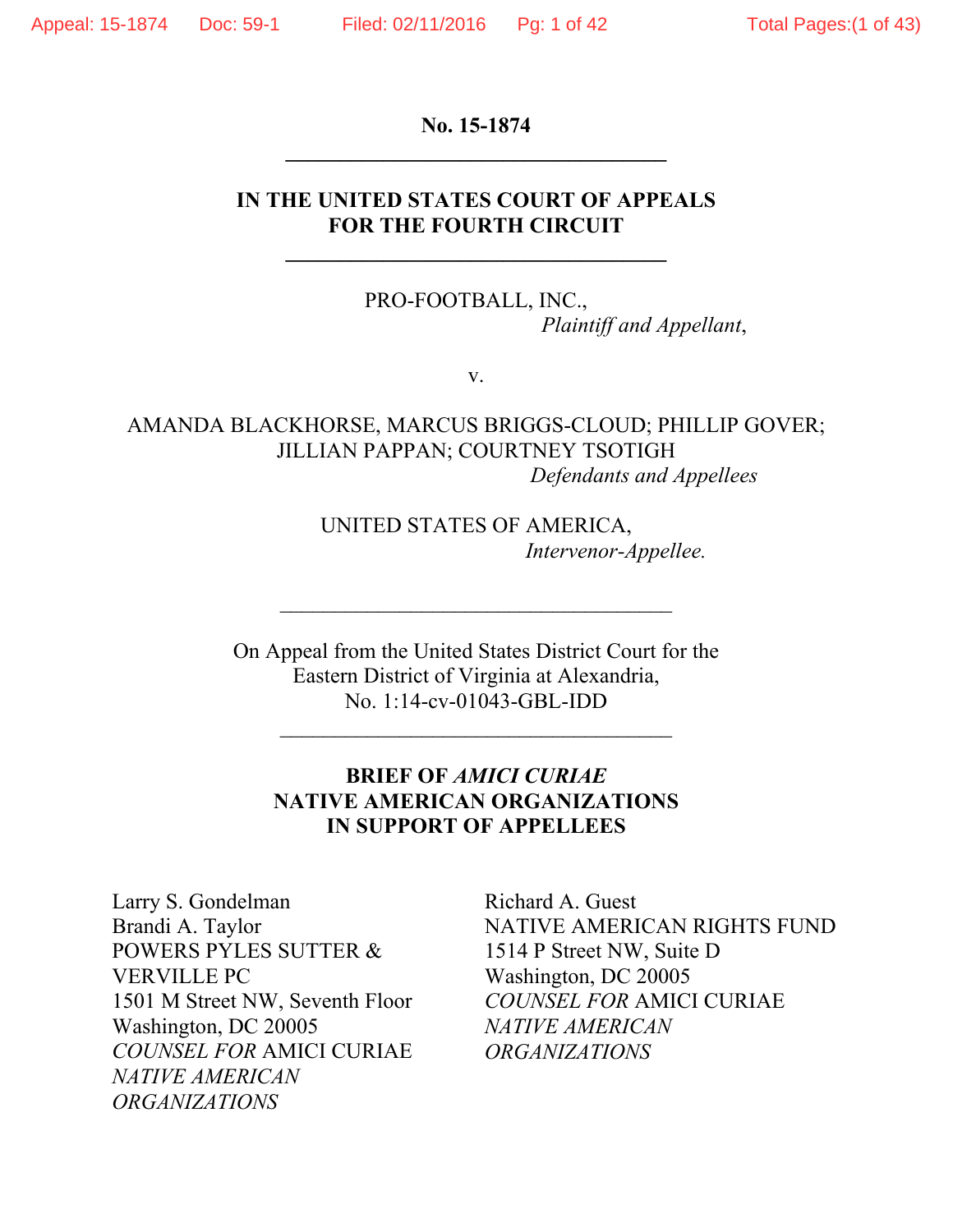# **STATEMENT REGARDING CONSENT TO FILE**

The parties have consented to the filing of briefs *amicus curiae.*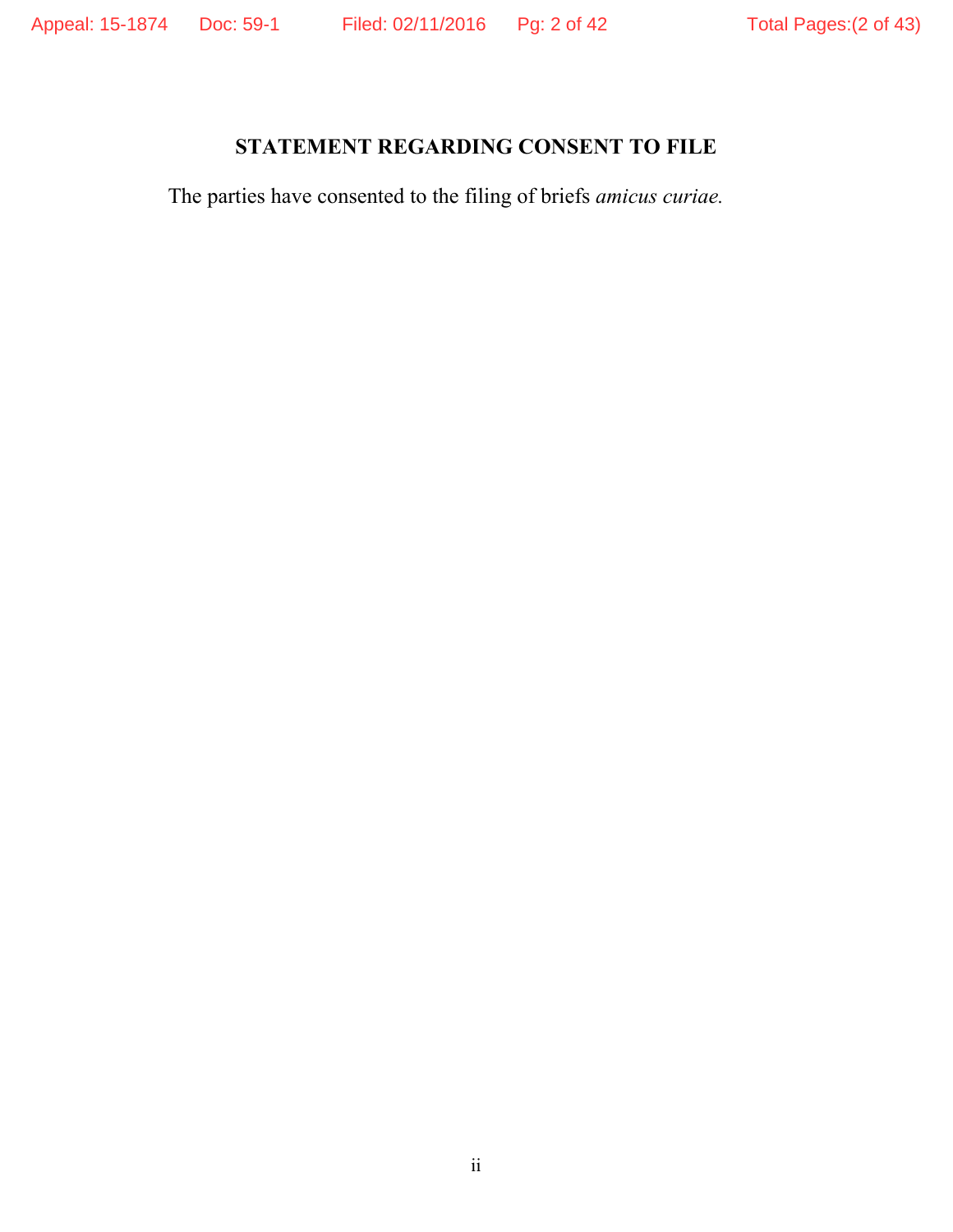#### **CORPORATE DISCLOSURE STATEMENT**

Pursuant to Rule 26.1 of the Federal Rules of Appellate Procedure and Local Rule 26.1(b)(1), *amici* American Indian Council; American Indian Science and Engineering Society at the University of Minnesota; American Indian Student Alliance at California State University San Marcos; American Indian Student Cultural Center at the University of Minnesota; American Indian Studies Association; American Indians in Film & Television; Americans for Indian Opportunity; Association of Native Americans at Yale University; Association of Tribal Archives, Libraries, and Museums; Association on American Indian Affairs; Blue Feather Drum Group; California Indian Culture and Sovereignty Center at California State University San Marcos; California Indian Museum and Cultural Center; Capitol Area Indian Resources, Inc.; Center for Indigenous Peoples Studies, College of Social and Behavioral Sciences, California State University, San Bernardino; Change the Mascot Campaign; Council of Fire Native American Leadership and Debate Society; First Nations at the University of Washington; Gamma Delta Pi; "Indian" Mascot and Logo Taskforce; Indigenize OU; Indigenous and American Indian Studies Club at Haskell Indian Nations University; Indigenous Law and Policy Center at the Michigan State University College of Law; International Indian Treaty Council; Midwest Alliance of Sovereign Tribes; National Indian Education Association; National Indian Youth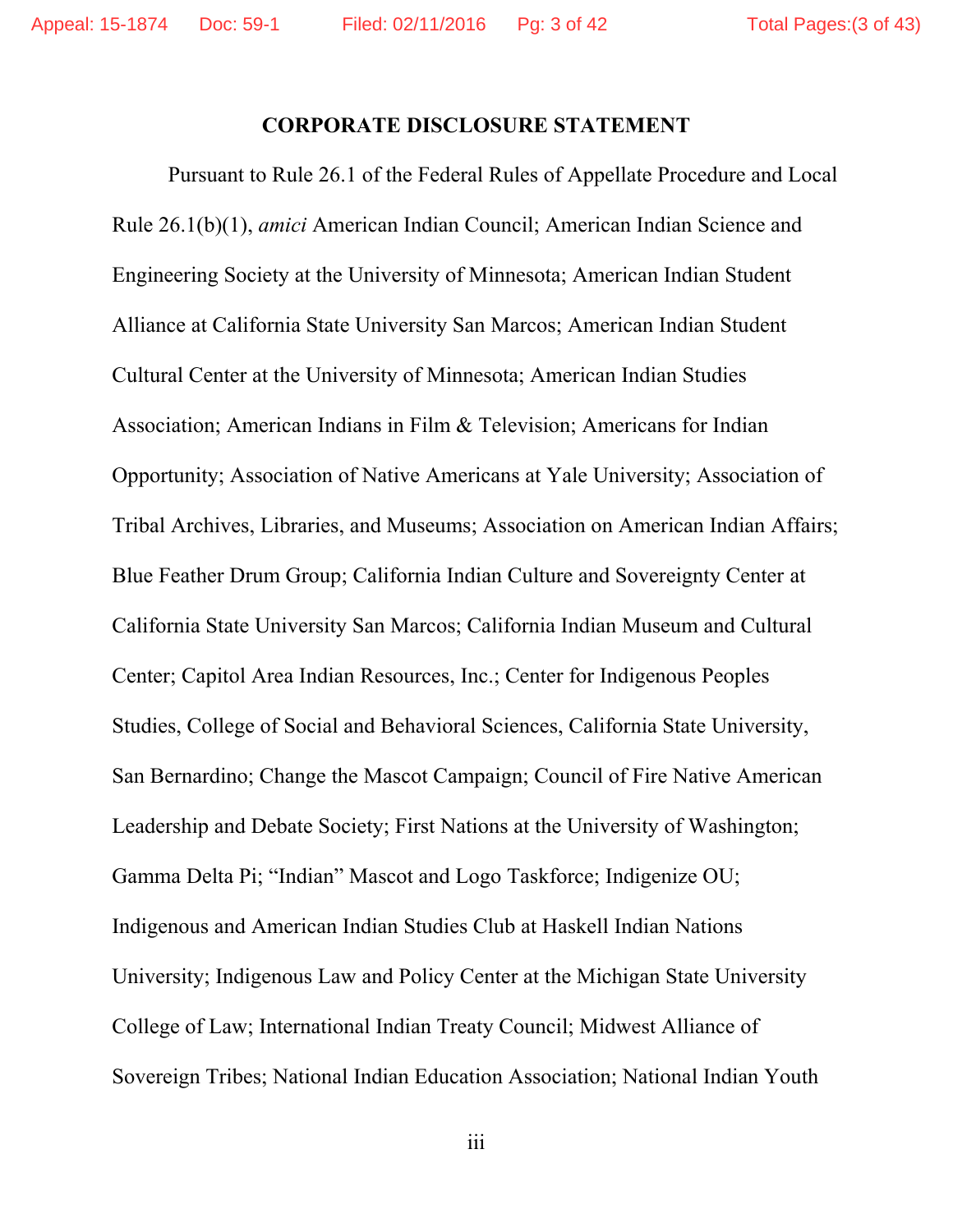Council; National Congress of American Indians; National Native American Law Students Association; Native American Contractors Association; Native American Journalists Association; Native American Law Students Association at the University of Washington School of Law; Scholars of Stereotypes of Native Americans in Sport; Society of American Indian Government Employees; Society of Indian Psychologists; Southern California Tribal Chairmen's Association; The Morning Star Institute; United South & Eastern Tribes; UNLV Native American Community; and Wisconsin Network for Peace and Justice each states that it is not a publicly-held corporation, does not issue stock, and does not have a parent corporation.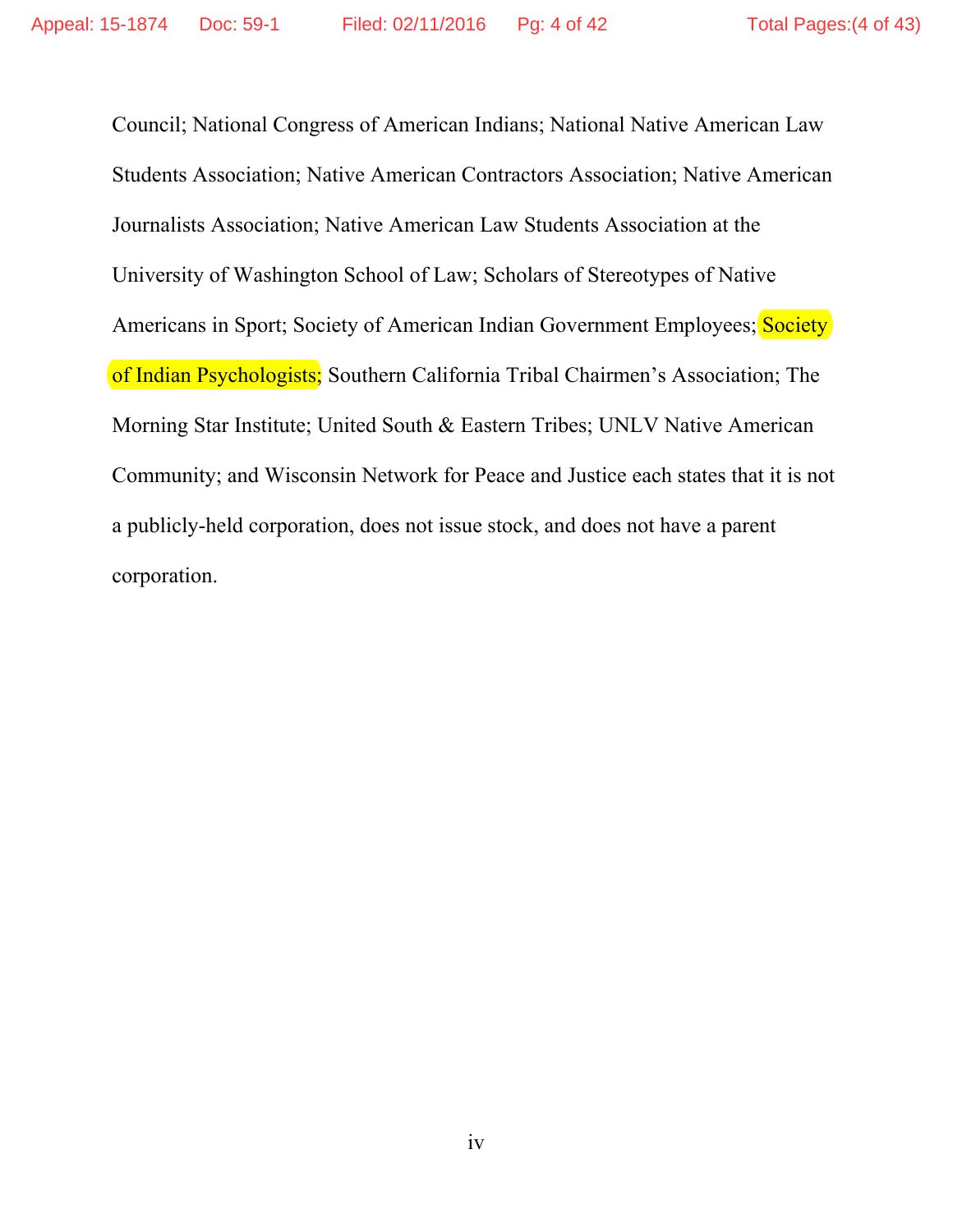# **TABLE OF CONTENTS**

| I. The District Court Correctly Held That the REDSK*NS Marks Must Be Cancelled<br>Because They Consist of Matter That (1) May Disparage a Substantial Composite<br>of Native Americans During the Relevant Time Period, 1967-1990, and (2) Bring |
|--------------------------------------------------------------------------------------------------------------------------------------------------------------------------------------------------------------------------------------------------|
| A. Amici Represent a Substantial Composite of Native Americans17                                                                                                                                                                                 |
| B. Leaders of the Native American Community Have Historically Opposed the                                                                                                                                                                        |
| C. The Personal Experiences of Native Americans Plainly Demonstrate That<br>the Use of "Redsk*ns" as a Sports Mascot Exposes Native Americans to                                                                                                 |
| D. The Use of "Redsk*ns" as a Sports Mascot Harms Native Americans and<br>Misinforms the Public about Contemporary Native Americans28                                                                                                            |
| II. The Amicus Brief Filed by Native and Non-Native Americans on Behalf of Pro-                                                                                                                                                                  |
| A. Amici in Support of Pro-Football Do Not Represent a Substantial Composite                                                                                                                                                                     |
| B. Amici's Description of the First Use of "Redsk*ns" in the 1700s and 1800s                                                                                                                                                                     |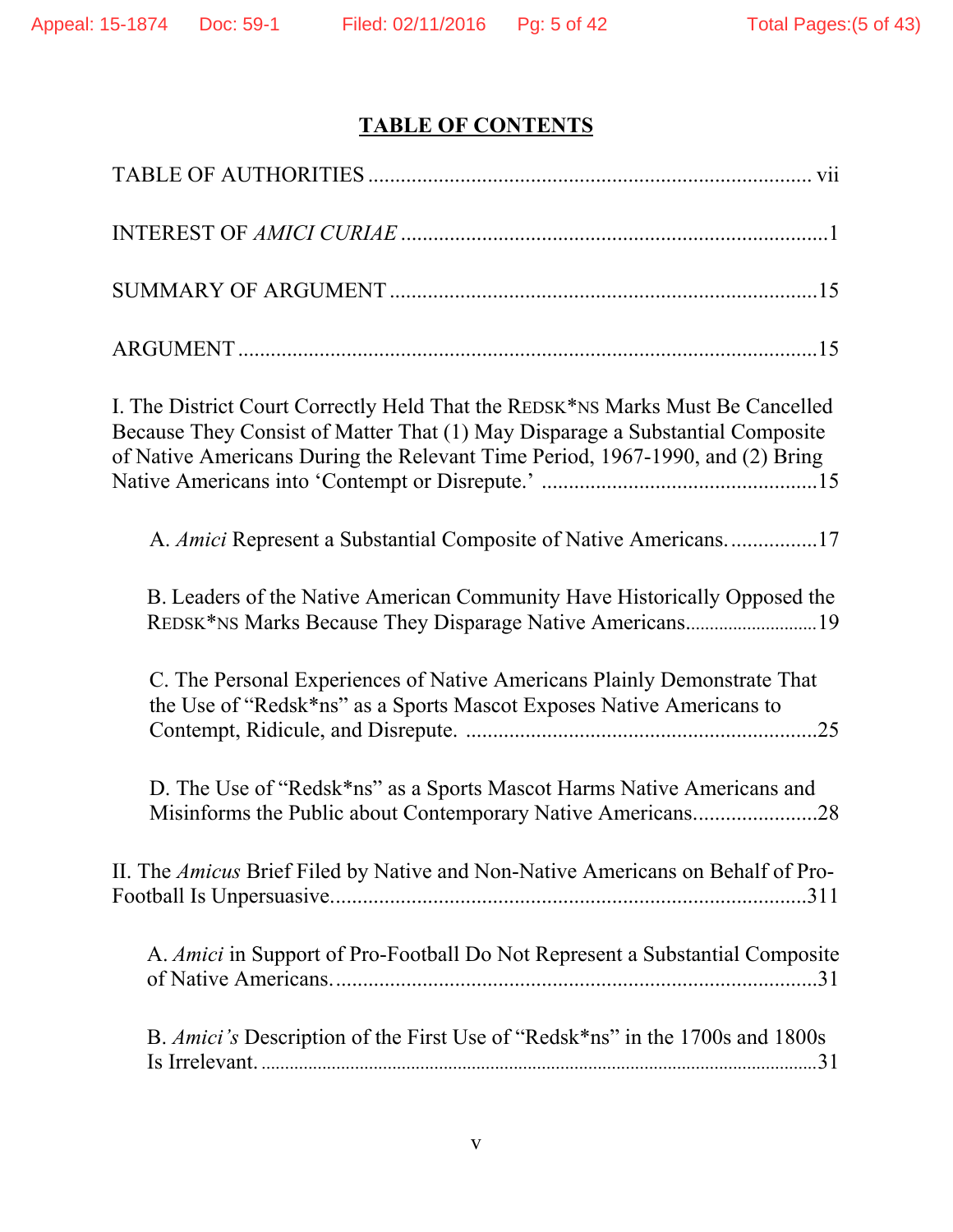| C. The Use of "Redsk*ns" Mascots Has Significantly Decreased Over the Past |
|----------------------------------------------------------------------------|
|                                                                            |
|                                                                            |
|                                                                            |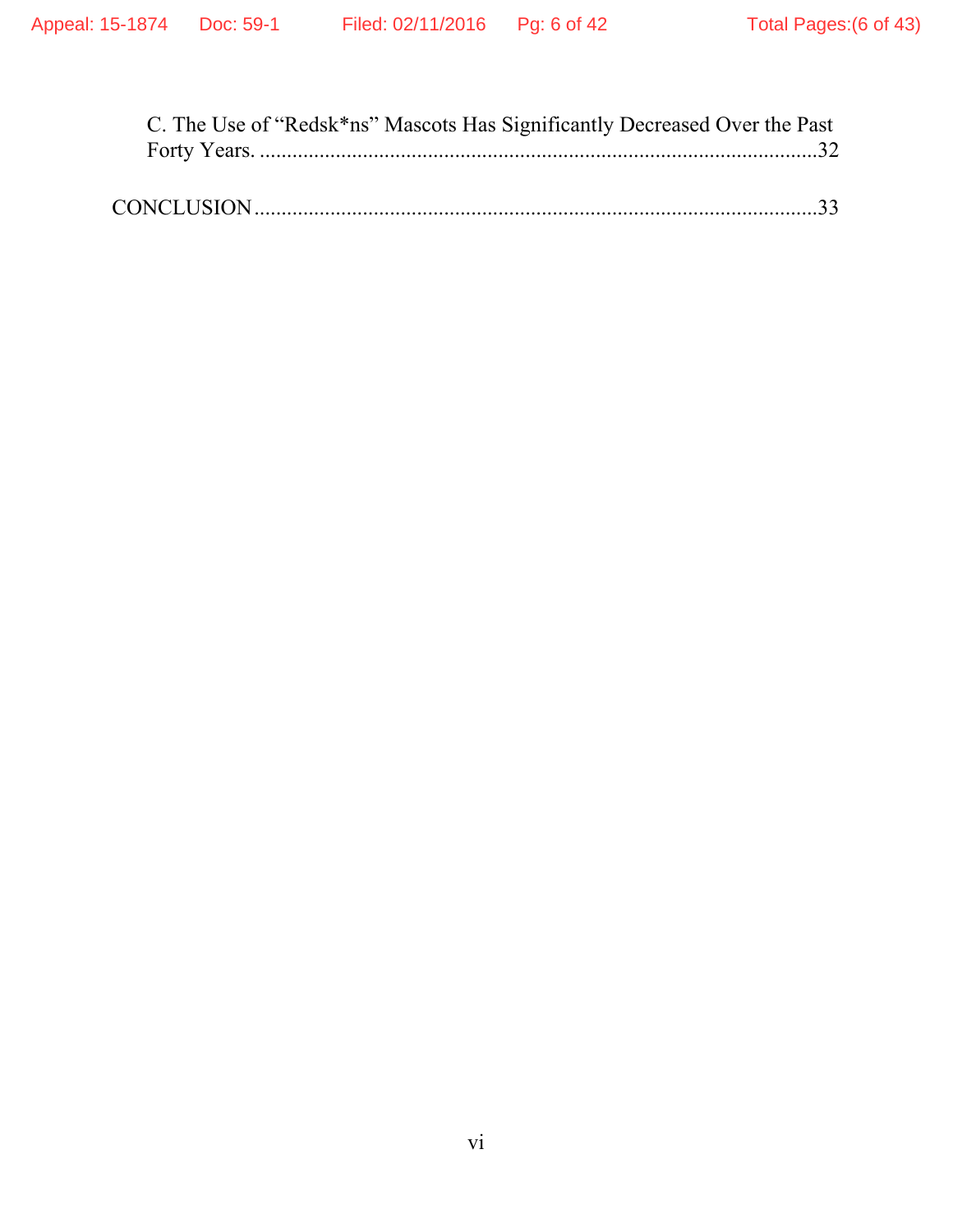# **TABLE OF AUTHORITIES**

### **Cases**

| <b>Trademark Trial and Appeal Board Decisions</b><br>Blackhorse, et al. v. Pro-Football, Inc., 111 U.S.P.Q.2d 1080, 2014 WL 2757516 |
|-------------------------------------------------------------------------------------------------------------------------------------|
| Harjo v. Pro-Football, Inc., 50 U.S.P.Q.2d 1705, 1999 WL 375907 (T.T.A.B.                                                           |
| In re Heeb Media, LLC, 89 U.S.P.Q.2d 1071, 2008 WL 5065114 (T.T.A.B. 2008)                                                          |
| <i>In re Squaw Valley Dev. Co., 80 U.S.P.Q.2d 1264, 2006 WL 1546500 (T.T.A.B.</i>                                                   |

# **Statutes**

|--|

*California Racial Mascots Act*, A.B. 30, 2015 Leg. (Cal. 2015) ............................ 32

# **Other Authorities**

| Of Warrior Chiefs and Indian Princesses: The Psychological Consequences of |  |
|----------------------------------------------------------------------------|--|
| American Indian Mascots, BASIC AND APPLIED SOCIAL PSYCHOLOGY, 30: 208-18   |  |
|                                                                            |  |

| Linda M. Waggoner, The Washington R*dskins' Wily Mascot: Coach William |  |
|------------------------------------------------------------------------|--|
| "Lone Star" Dietz, MONTANA THE MAGAZINE OF WESTERN HISTORY (Spring)    |  |
| 2013), http://nmai.si.edu/sites/1/files/pdf/seminars-                  |  |
|                                                                        |  |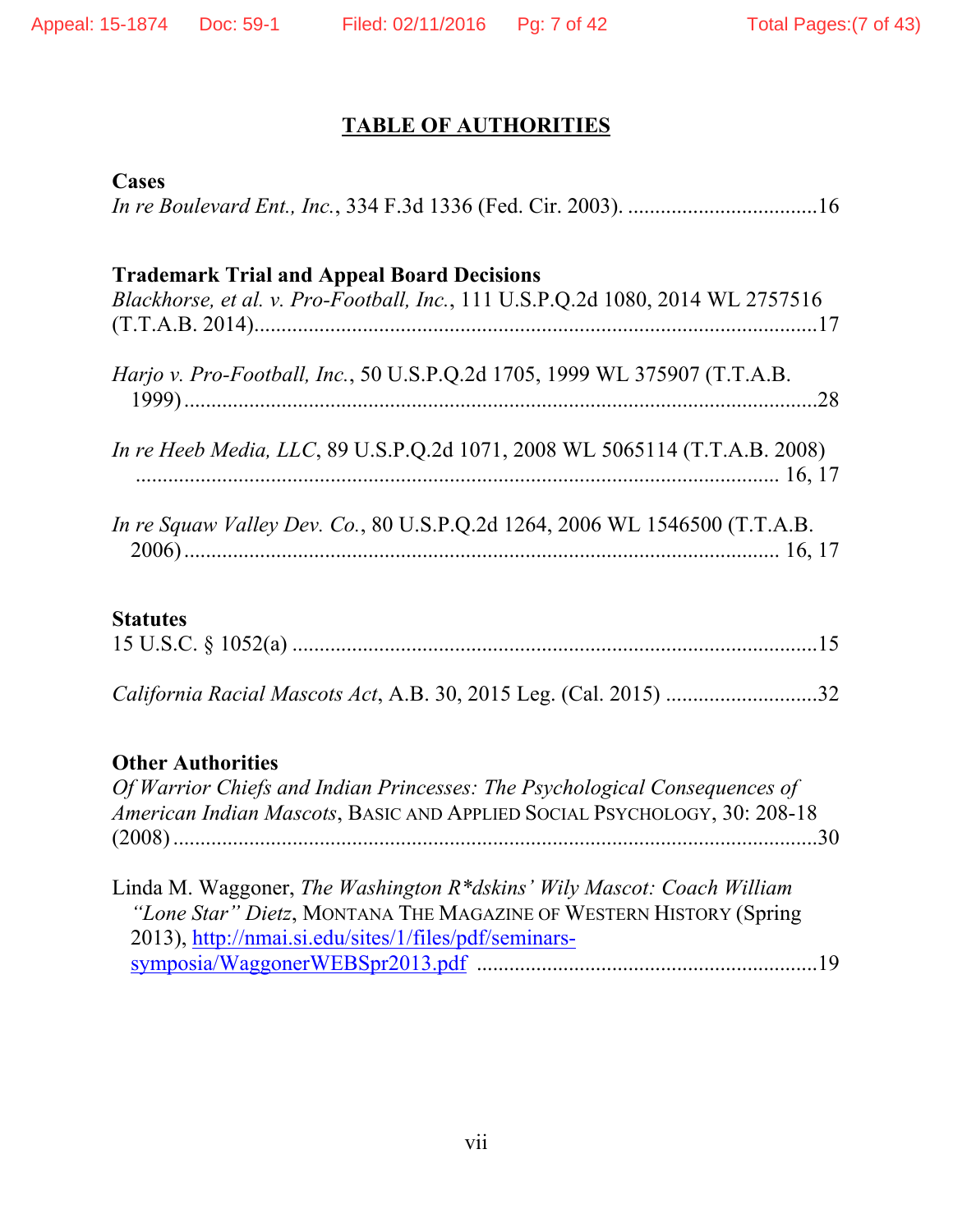#### **INTEREST OF** *AMICI CURIAE<sup>1</sup>*

 In its Opening Brief, Appellant Pro-Football, Inc., attempts to relegate the voices of prominent leaders of Native American organizations over the past five decades to a minority "heckler's veto." (PFI Br. 48.) What Pro-Football cannot dismiss is the content of the January 18, 1972 letter to then-President of the Washington football team, Edward Bennett Williams, which clearly expressed the strongly held view – both then and now – that the team's name is a "derogatory racial epithet":

Born at a time in our history when the national policy was to seize Indian land and resources, and hunt down Indian people who stood in the way, the term "Redsk[\*]n" has been perpetuated through such media as western movies and television. Most often the term is coupled with other derogatory adjectives, as "dirty Redsk[\*]n" or "pesky Redsk[\*]n" which is used interchangeably with the word "savage" to portray a misleading and denigrating image of the Native American.

(D.E.73-25at1.)

 $\overline{a}$ 

Pro-Football also cannot deny that, in March 1972, it met with a delegation of Native American leaders who demanded that the team change its name. This delegation represented the interests of *Amicus* National Congress of American Indians, *Amicus* National Indian Youth Council, and *Amicus* Americans for Indian

<sup>1</sup> No party's counsel authored the brief in any part, and no person other than *amici*  and their counsel contributed money for the preparation or submission of this brief.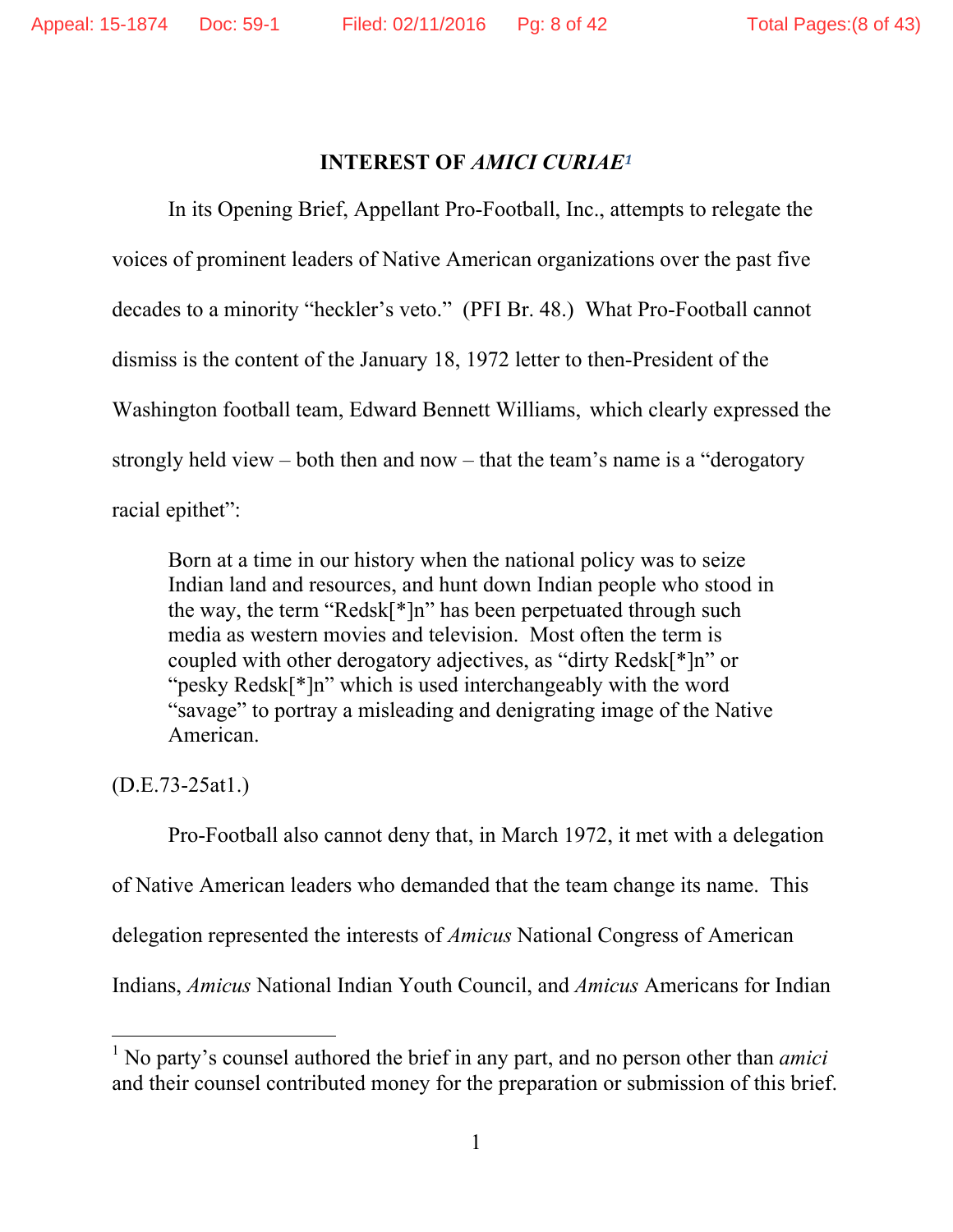Opportunity, along with the American Indian Press Association, the American Indian Movement, the Indian Legal Information Development Service, and the Bureau of Indian Affairs.

In similar fashion, the Native American organizations participating in this brief represent a broad cross-section, and form a substantial composite of, Native Americans who collectively support the affirmance of the District Court's decision that the REDSK\*NS marks are disparaging to Native Americans (and were so at the time of registration) and must be cancelled.

*Amici* have a long history of involvement in cultural, economic, educational health, policy, and social justice issues affecting the Native American nations and tribes, and their citizenry. As a result, they speak authoritatively about the harm caused by racially based "Indian" names and their belief that the REDSK\*NS marks are disparaging to all Native Americans, subjecting them to ridicule, contempt, and disrepute.

*Amicus* **American Indian Council** is a non-profit American Indian organization, incorporated in the state of Missouri which provides supplemental services that support employment and training activities for American Indians who are enrolled members of federally-recognized tribes.

*Amicus* **American Indian Science and Engineering Society at the University of Minnesota** has a mission to nurture the building of community by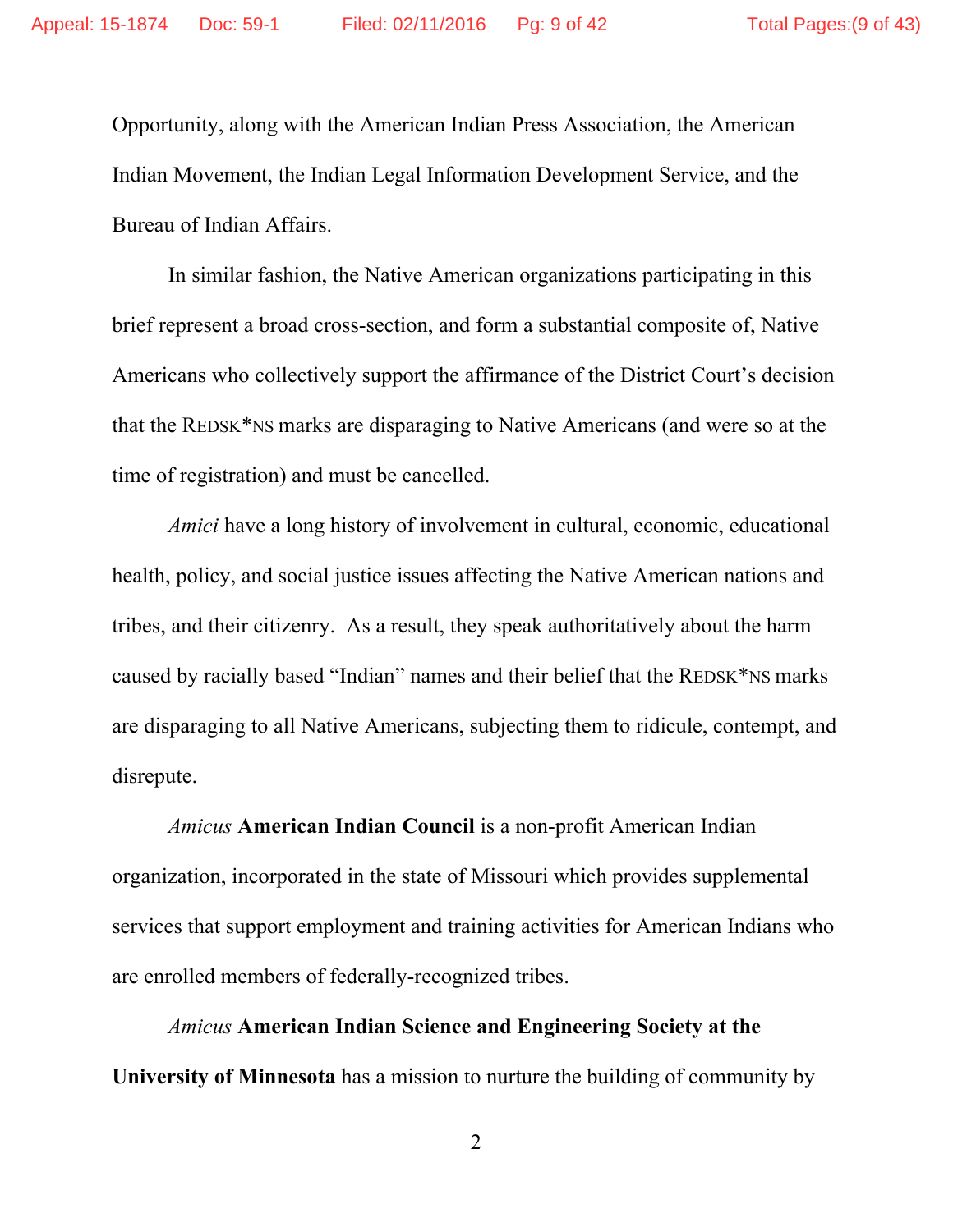bridging science and technology with traditional Native values. Its goal is to be a catalyst for advancement of American Indians as they grow to become self-reliant and self-determined members of society.

*Amicus* **American Indian Student Alliance at California State University San Marcos** is comprised of American Indian students with a strong focus on cultural preservation, education, health, and wellness, who seek to promote a positive learning environment for both Native American and non-Native American students.

*Amicus* **American Indian Student Cultural Center at the University of Minnesota** promotes cultural diversity and seeks to develop leadership in American Indian students and to build understanding of American Indian people, issues, history, and culture.

*Amicus* **American Indian Studies Association** is comprised of scholars and students from throughout the United States and is committed to pursuing accurate and truthful information about Indian peoples and nations.

*Amicus* **American Indians in Film & Television**, established in 1979, has evolved into a civil and social rights organization with a solid record of 37 years of opening employment doors in the industry, both inside and outside of Hollywood. It has fought to protect the true image of Native peoples, to eliminate racial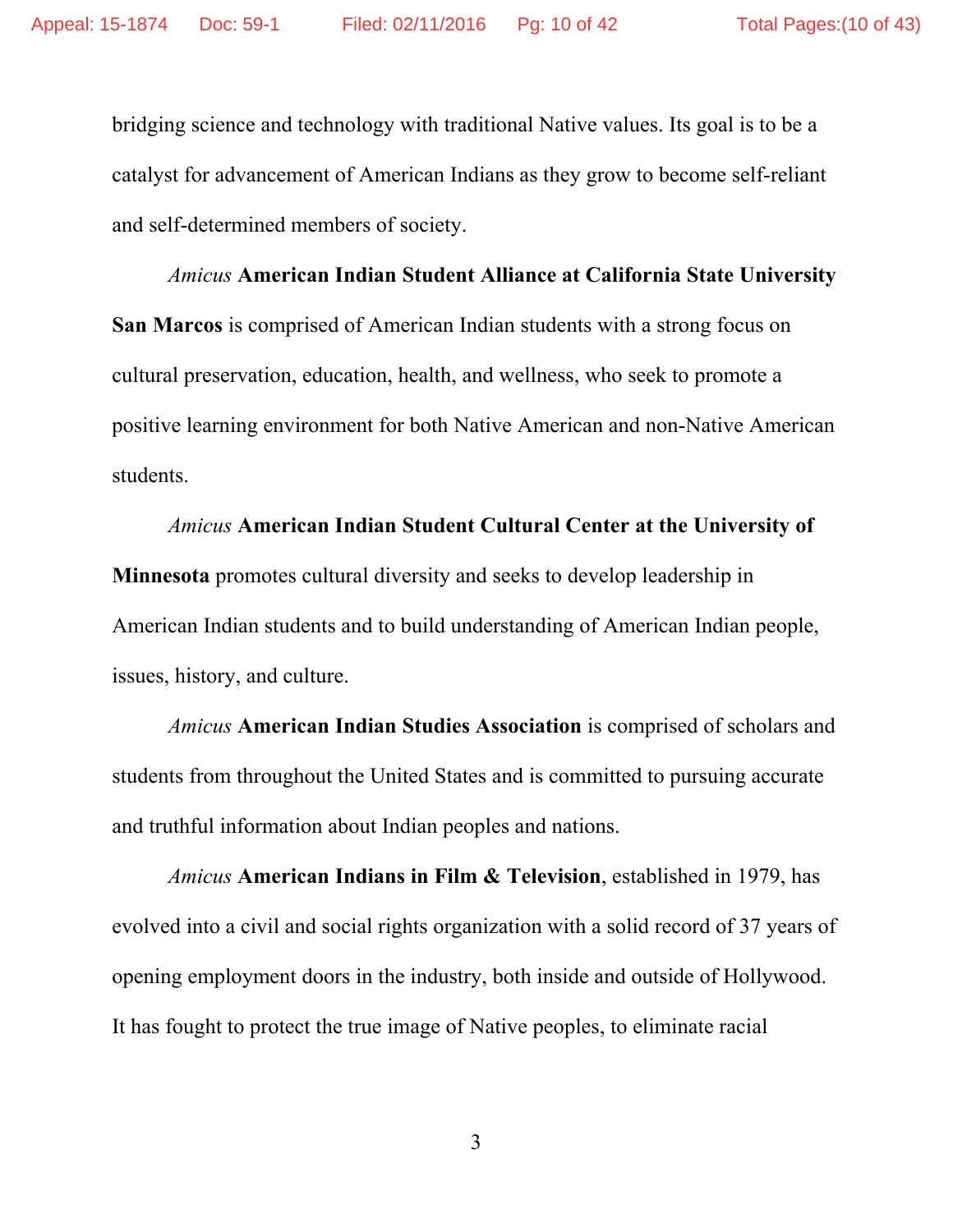stereotypes, and to educate about the negative impacts of stereotyping Indian peoples and the cultural appropriation of "Native" names, images and behaviors.

*Amicus* **Americans for Indian Opportunity** is a national non-profit established in 1970 to advance, from an Indigenous worldview, the cultural, political and economic rights of Indigenous peoples in the United States and around the world. It is governed by a board of international Indigenous leaders and that draws upon traditional Indigenous philosophies to foster value-based leadership, inspire stakeholder-driven solutions, and convene visionary leaders to probe contemporary issues and address the challenges of the new century. AIO historically has opposed the use of a racially disparaging term as a mascot since before it met with the Washington team President in 1972 and continues to stand in opposition to the term today.

*Amicus* **Association of Native Americans at Yale University** is a studentrun cultural organization designed to celebrate, educate, and appreciate Native American culture and history. It works towards Indigenous cultural awareness in the Yale Community with a Native perspective through panels, speaker programs, and other events throughout the year.

*Amicus* **Association of Tribal Archives, Libraries, and Museums** is a Native-led non-profit organization consisting of cultural practitioners, legal scholars, and community activists that works internationally to sponsor educational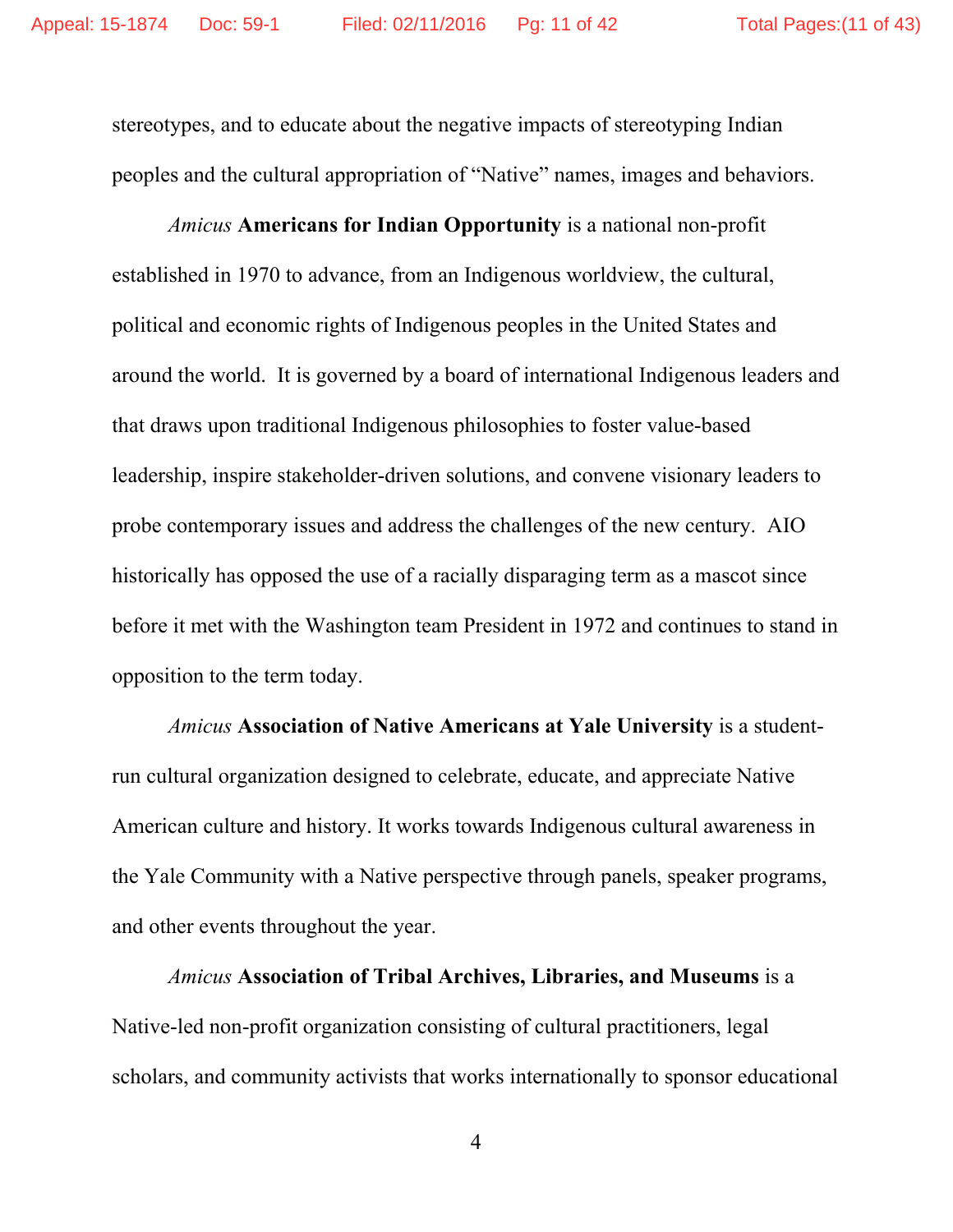programs, conduct needs assessment studies, and develop national implementation strategies in an effort to advance Indigenous cultures, preserve Native languages, improve digital inclusion opportunities for Native peoples, advance literacy rates, and encourage Science, Technology, Engineering and Math ("STEM") learning in Native communities.

*Amicus* **Association on American Indian Affairs** is a 93-year-old Indian advocacy organization that actively promotes the health, education, and welfare of Indian children and youth by documenting rampant and widespread foster care and adoptive placements of Indian children, and working to reform juvenile justice systems – tribal, federal, state, and county – to promote alternatives to incarceration and to eliminate the disproportionate treatment of Indian youth.

*Amicus* **Blue Feather Drum Group** is Yale University's premier powwow drum group, showcasing both traditional and contemporary drum music, often accompanied by competition style powwow and social dances. Blue Feather works to exhibit the strength of the intertribal Native community at Yale and the presence and immediacy of Native culture on campus.

*Amicus* **California Indian Culture and Sovereignty Center at California State University San Marcos** is a unique research, cultural, and community hub, with a mission that fosters collaborative research and community service relationships between the faculty, staff, and students and members of Tribal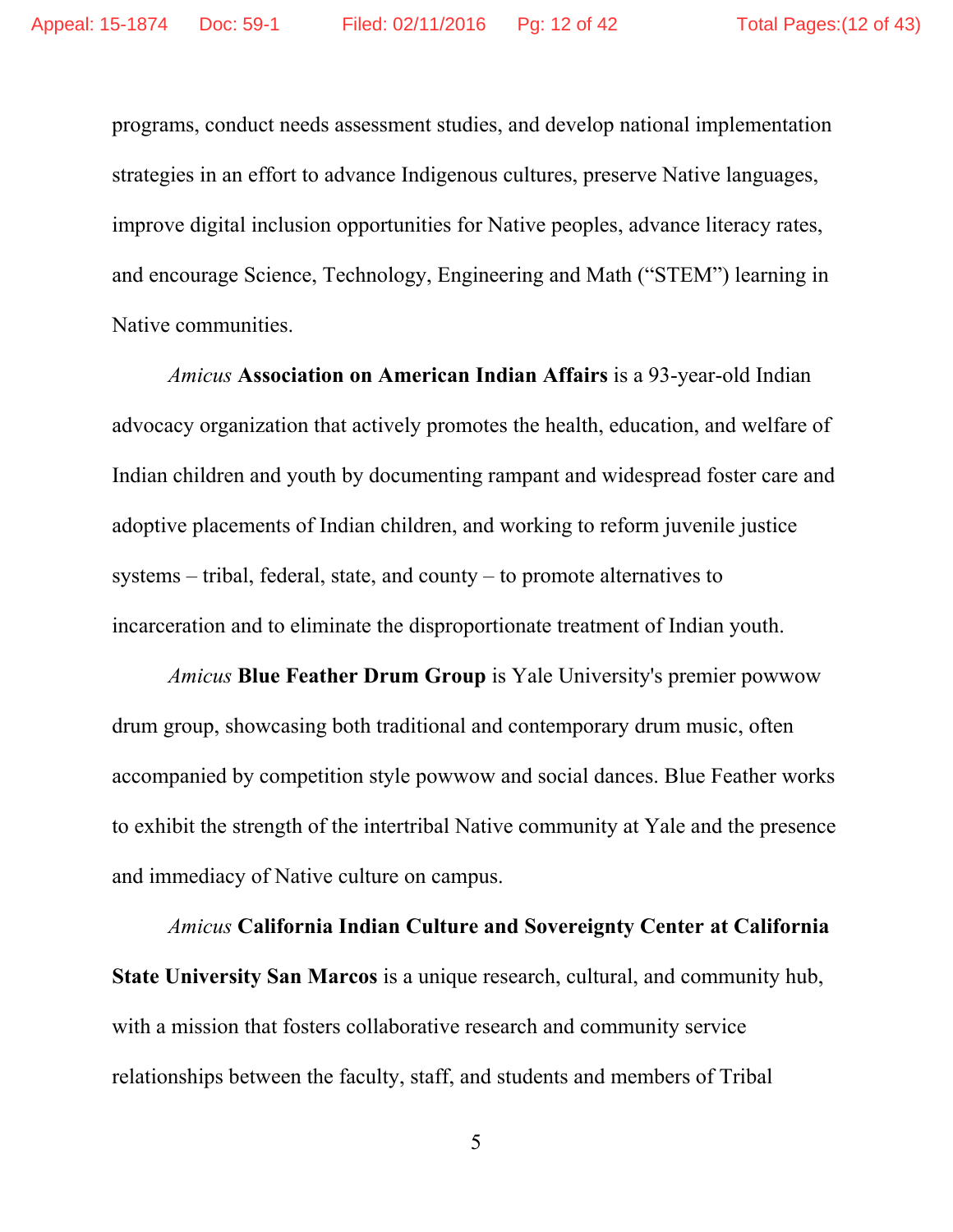communities for the purpose of developing and conducting research projects that support the maintenance of sovereignty and culture within those communities.

*Amicus* **California Indian Museum and Cultural Center**, founded in 1991 at the Presidio of San Francisco, is a non-profit organization which serves as a statewide, issues-based museum that gives California Indians a voice in the telling of their histories, and offers the public an opportunity to learn about tribal perspectives.

*Amicus* **Capitol Area Indian Resources, Inc.**, a non-profit organization established in 1985, encourages the development of all aspects of education for the American Indian community in the Sacramento region, while affirming and preserving Native cultural and traditional values in today's society. It was a key partner in the passage of California bill A.B. 30 in 2015, the *California Racial Mascots Act*, which terminated the use of the racial slur, the Redsk\*ns, as a team name for all public schools in California.

*Amicus* **Center for Indigenous Peoples Studies, College of Social and Behavioral Sciences, California State University, San Bernardino** is the primary site for innovative programs for the study of American Indians and local, national and international Indigenous Peoples. The Center conducts research, facilitates curricular and instructional programs, and coordinates academic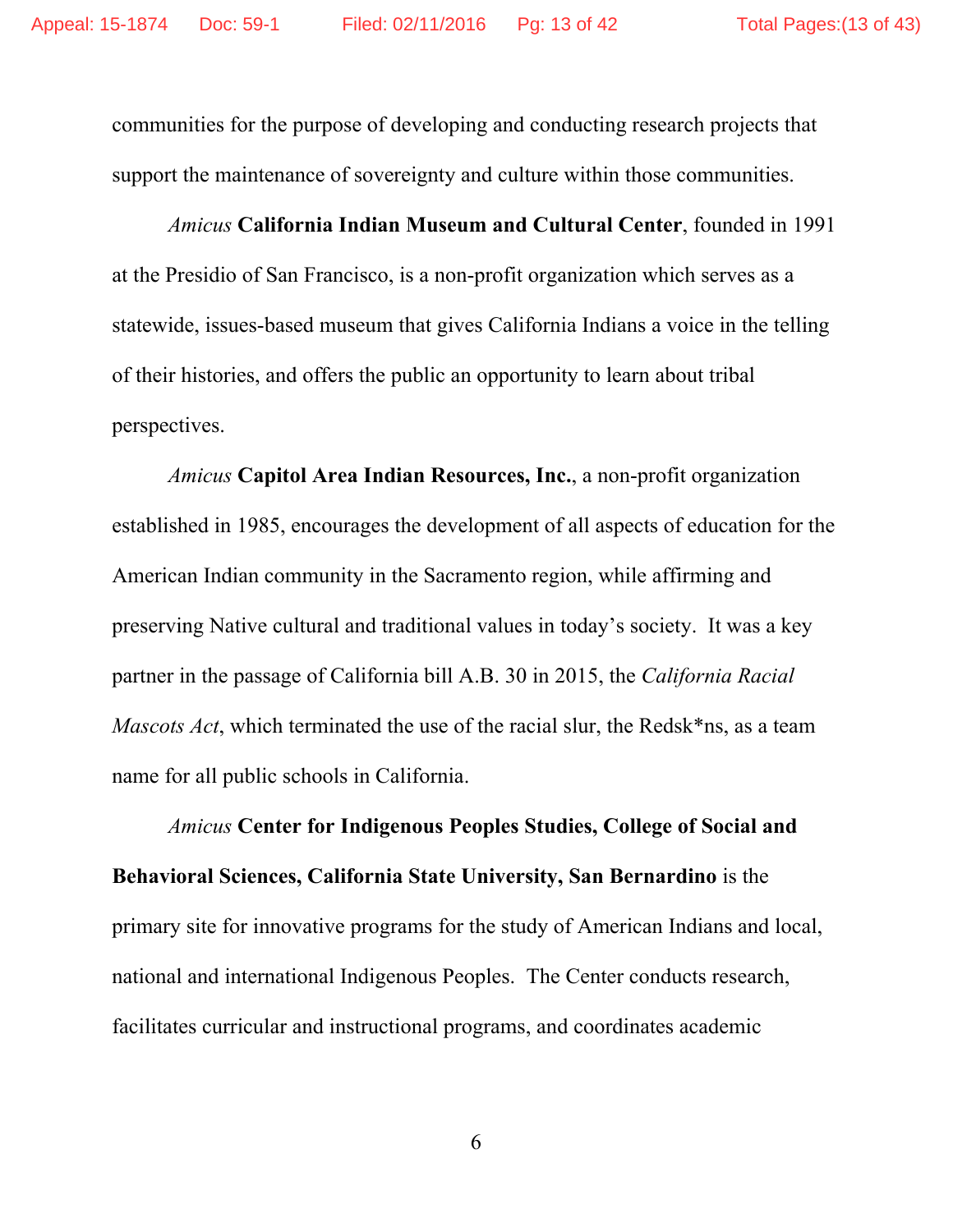activities, contributing to the development of knowledge and advancement of related social issues.

*Amicus* **Change the Mascot Campaign** works on behalf of Oneida Indian Nation and the National Congress of American Indians and was launched in 2013 by the federally recognized Oneida Nation in Central New York. The Oneida Nation has approximately 1,000 enrolled members. It is a national grassroots campaign that helps frame the debate surrounding the Washington team's name, with support from a diverse coalition of prominent advocates including elected officials from both parties, Native American tribes, sports icons, leading journalists and news publications, civil and human rights organizations, and religious leaders.

*Amicus* **Council of Fire Native American Leadership and Debate Society** is a group of committed University of Oklahoma Indigenous students who meet to discuss and deconstruct difficult topics in Indian Country, and who are dedicated to augmenting the well-being of Indigenous peoples.

*Amicus* **First Nations at the University of Washington** is the largest Native student organization on the campus, with members identifying as Native American, Canadian First Nations, and Alaskan Natives. It works toward promoting Native American/Alaskan Native culture and education through programming, events, and activism, as well as promoting solidarity among Indigenous peoples.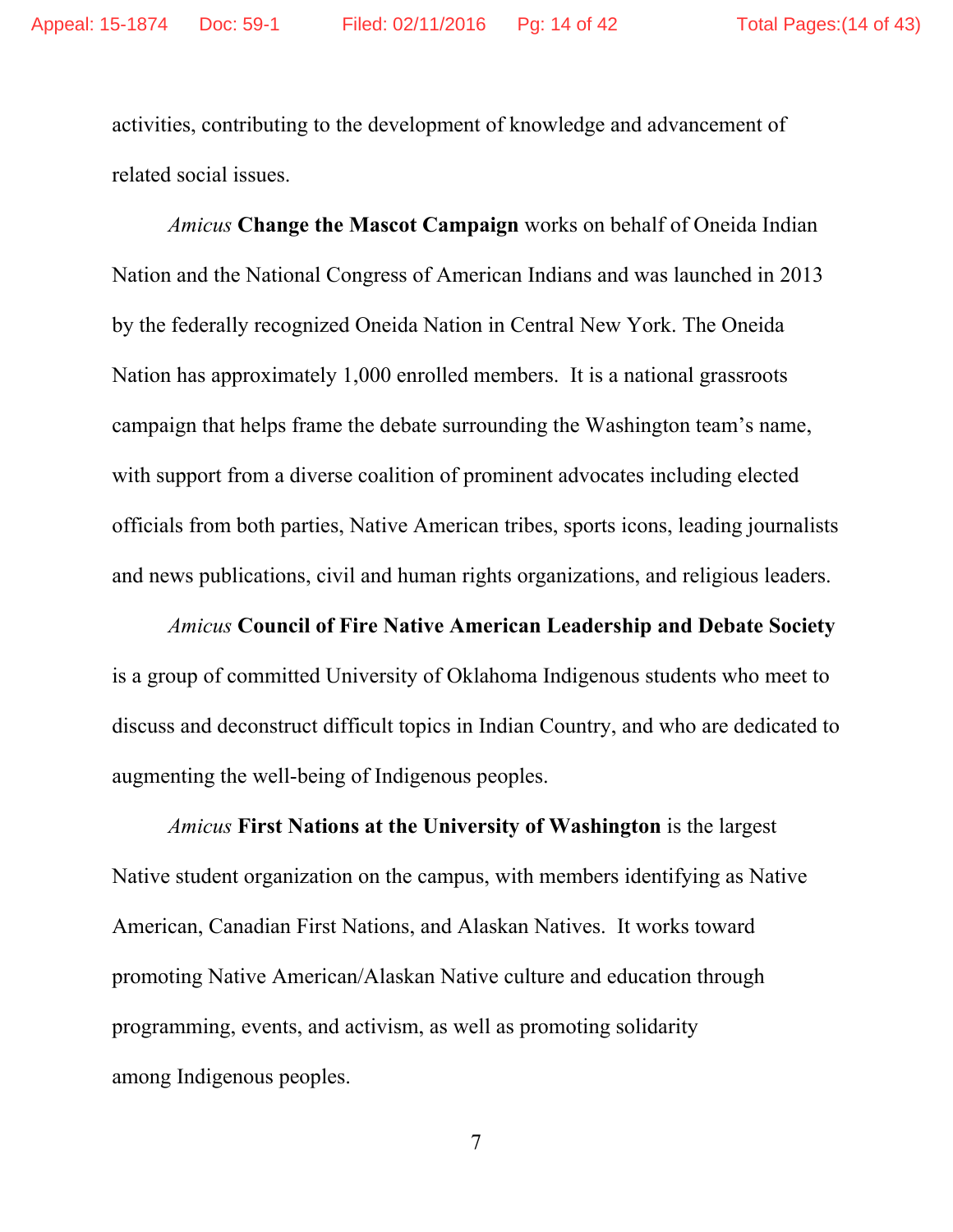*Amicus* **Gamma Delta Pi** is a Native sorority at the University of Oklahoma which provides a forum for the exchange of information, concerns, ideas, experiences, resources, support, and questions relating to the broad spectrum of Native American culture. Its members are actively involved in civic, educational, and cultural programs that enhance both the Native American communities and the image of the represented higher education institution.

*Amicus* **"Indian" Mascot and Logo Taskforce** was created in 1997 by the Wisconsin Indian Education Association to provide educational advocacy to eliminate all "Indian" logos, mascots, and team names from Wisconsin public schools. To date, more than thirty Wisconsin School Districts have retired such names and mascots.

*Amicus* **Indigenize OU** is a Native advocacy organization at the University of Oklahoma. The group of Native students seeks to promote the well-being of Indigenous peoples.

*Amicus***Indigenous and American Indian Studies Club at Haskell Indian Nations University** promotes the profession of Indigenous and American Indian Studies to enhance the education of all students and to educate the world on American Indian Studies.

*Amicus* **Indigenous Law and Policy Center at the Michigan State University College of Law** is committed to the education of Native law students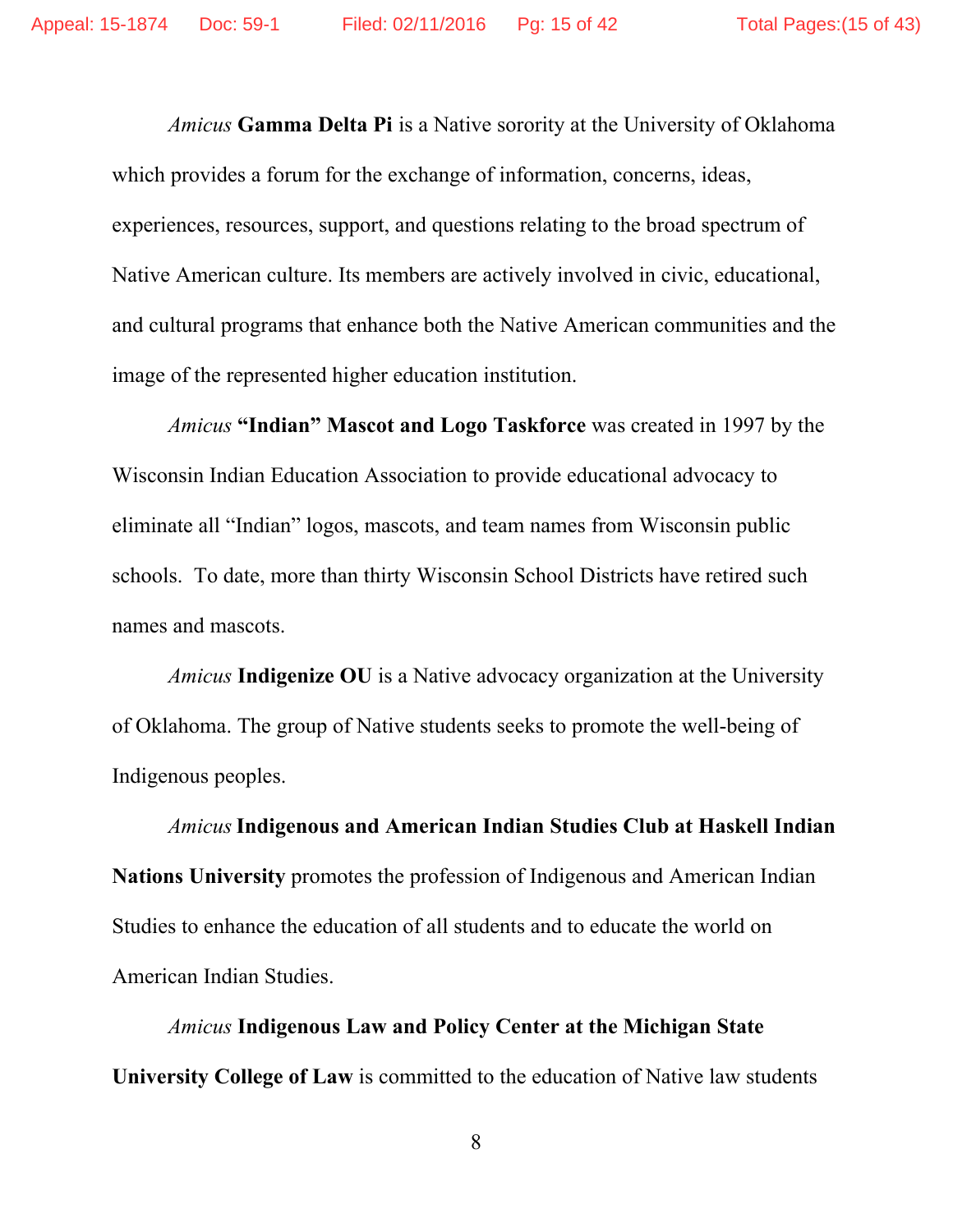and the training of lawyers prepared to work on behalf of tribes around the country, whether for tribal governments, private law firms, or non-profit organizations. The Center has two goals: to train law students to work with Indian Country and to provide services to institutional clients, such as Indian tribes, tribal courts, and other tribal organizations, on a wide variety of legal and policy questions.

*Amicus* **International Indian Treaty Council,** established in 1974, is an organization of Indigenous Peoples from North, Central, and South America, the Pacific, the Arctic, and the Caribbean, with a mission to work for sovereignty and self-determination for Indigenous Peoples and for the recognition and protection of their human rights, treaties, traditional cultures, and sacred lands. In 1977, the Council received formal recognition from the United Nations Economic and Social Council as a Non-Governmental Organization with Consultative Status and in 2011 was recommended for an upgrade to "General Consultative Status." The Council focuses its work internationally, primarily before various UN human rights forums.

*Amicus* **Midwest Alliance of Sovereign Tribes**, established in 1997, is an intertribal organization which represents 34 tribes from Michigan, Wisconsin, and Minnesota, whose mission is to advance, protect, preserve, and enhance the mutual interests, treaty rights, sovereignty, and cultural way of life of the sovereign nations of the Midwest.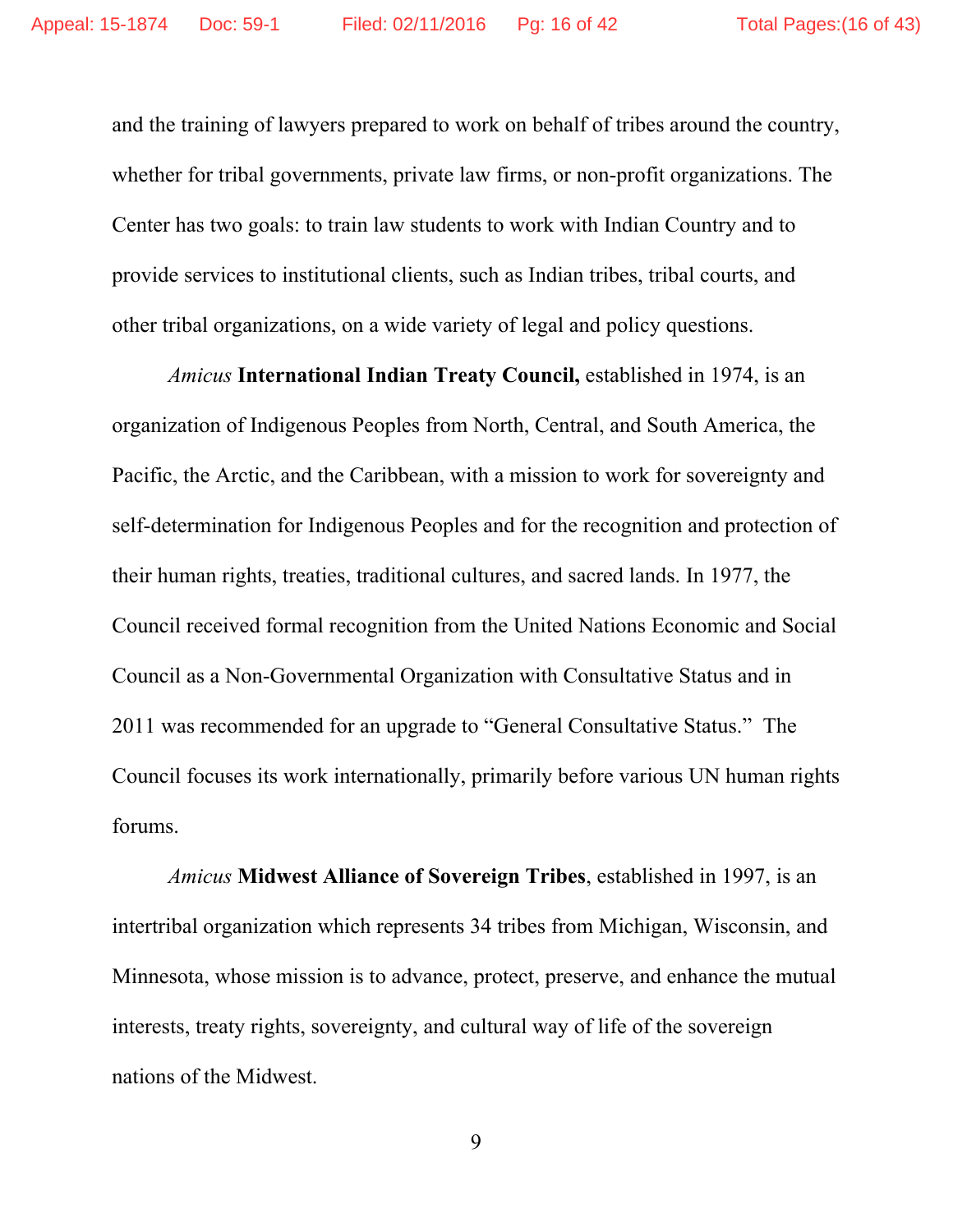*Amicus* **National Indian Education Association** is the largest and oldest membership-based Indian education organization in the United States, representing scores of Native schools and educational institutions, as well as numerous Native educators and students. NIEA began its organized work in 1969 and was incorporated in 1970.

*Amicus* **National Indian Youth Council**, founded in 1961 in Gallup, New Mexico, is the second oldest national American Indian organization and is Indian conceived, Indian controlled, and Indian operated. It has advocated diligently and continuously to ensure that every American Indian has equitable access to educational opportunities, health and social services, employment, and human and civil rights. The Council's mission is to improve the economic, educational and social welfare of American Indians. NIYC has historically opposed the use of a racially disparaging term as a mascot since its founding a decade before it met with the Washington team President in 1972. NIYC continues to stand in opposition to the term today.

*Amicus* **National Congress of American Indians** was established in 1944 and is the oldest, largest, and most representative national intertribal organization. It represents over 250 tribes, nations, pueblos, and Alaska Native villages with a combined enrollment of over 1.2 million. NCAI promotes the enhanced quality of life of Native people and strives to educate the general public regarding Native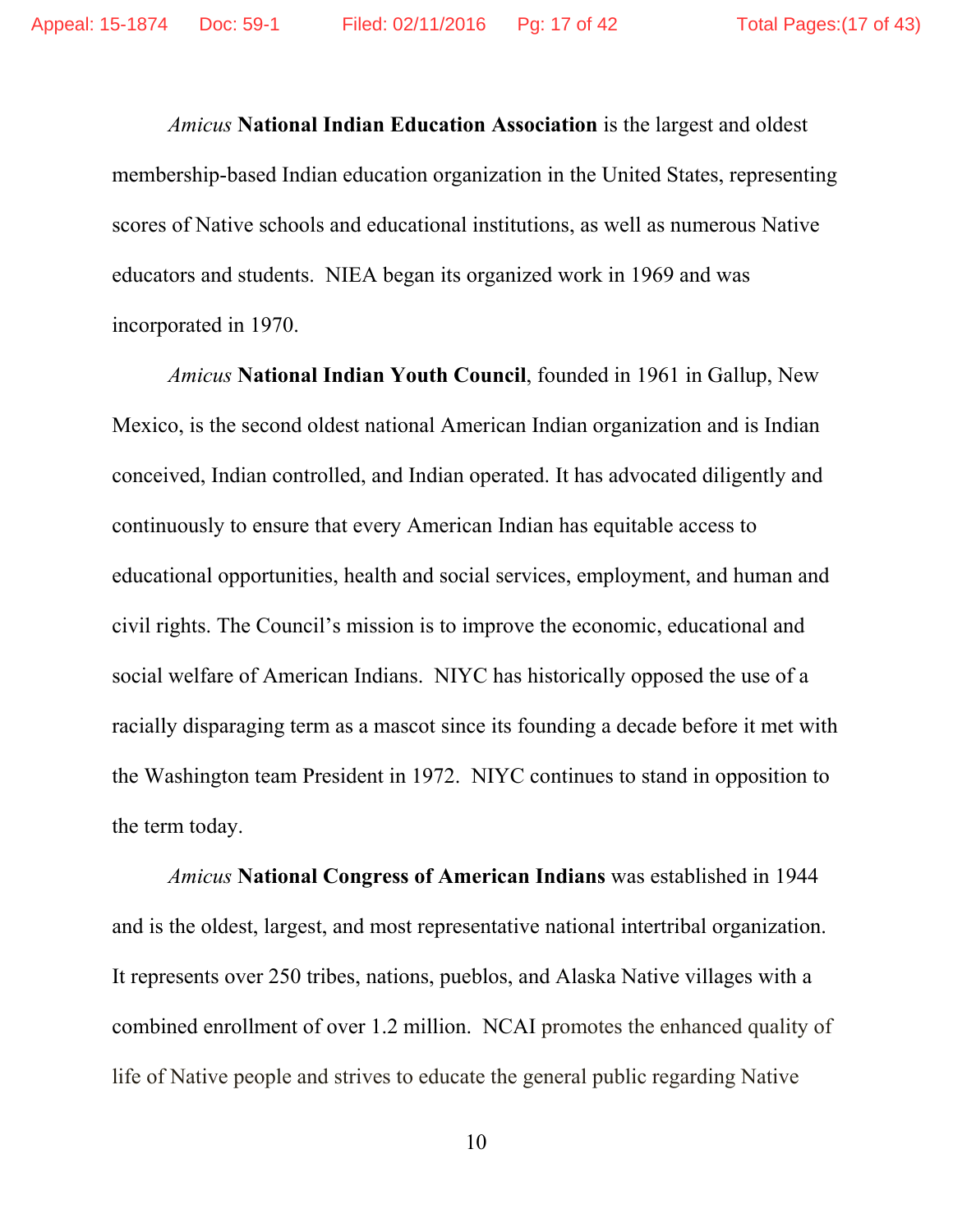people and their rights. NCAI represents its individual and tribal members on a variety of political, cultural, and social policy issues. NCAI has historically opposed the use of a racially disparaging term as a mascot since before it met with the Washington team President in 1972 and continues to stand in opposition to the term today.

*Amicus* **National Native American Law Students Association** was founded in 1970 to promote the study and development of Federal Indian Law, Tribal Law, and traditional forms of governance. It supports Native Americans in law school, both in their own personal academic and life achievements, and in their efforts to educate their peers and communities about Indian law issues.

*Amicus* **Native American Contractors Association** is a non-profit association of over forty Native community-owned corporations representing nearly 1,000,000 Native Americans throughout the United States who conduct business in all 50 states and internationally. Its mission is to increase selfdetermination through preservation and enhancement of government contracting participation based on the unique relationship between Native Americans and the Federal Government.

*Amicus* **Native American Journalists Association** represents more than 500 members working as independent freelancers as well as in national and tribal media outlets, associations, academic institutions, and other organizations. It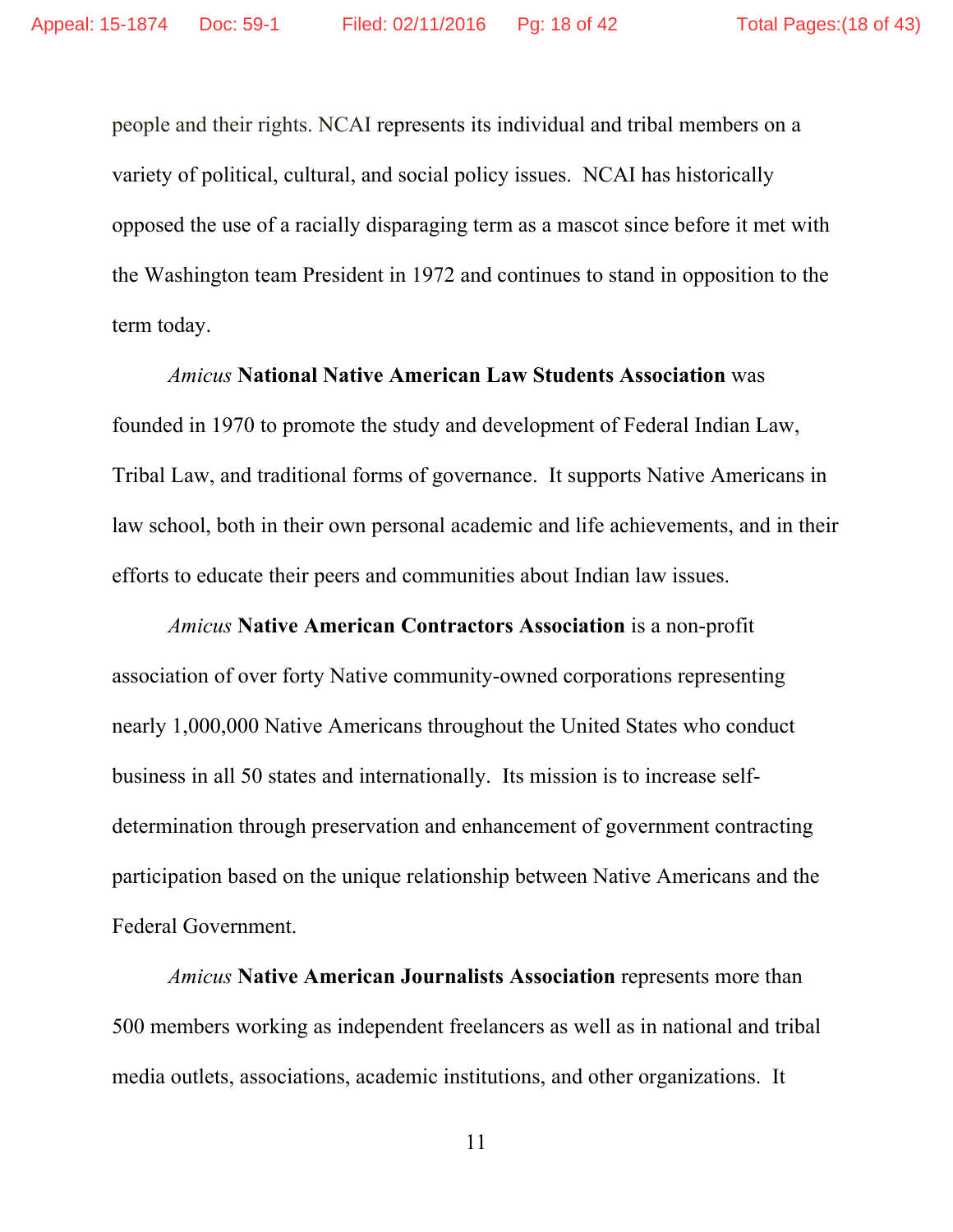assists journalists by providing resources to Native and non-Native media, and promotes accurate media coverage of Indian Country.

# *Amicus* **Native American Law Students Association at the University of Washington School of Law** is a community of Native law students and their peers interested in the study of Indian law, providing networking, educational, and practice opportunities. It works to encourage and support Native undergraduate and high school students in pursuing a career at law.

*Amicus* **Scholars of Stereotypes of Native Americans in Sport** is composed of Native and non-Native scholars who have studied stereotyping of Native Americans in sport team names and imagery. Its members have degrees in a variety of disciplines, including sociology, anthropology, psychology, counseling psychology, cultural studies, English, education, management, and sport studies, and most members are professors at colleges and universities in United States.

*Amicus* **Society of American Indian Government Employees** is a national organization of federal employees who are Native American. Its mission is to promote the recruitment, retention, development, and advancement of government employees who are Native American.

*Amicus* **Society of Indian Psychologists** is an organization of Native psychologists who advocate for the mental well-being of Native peoples by increasing the knowledge and awareness of issues impacting Native mental health.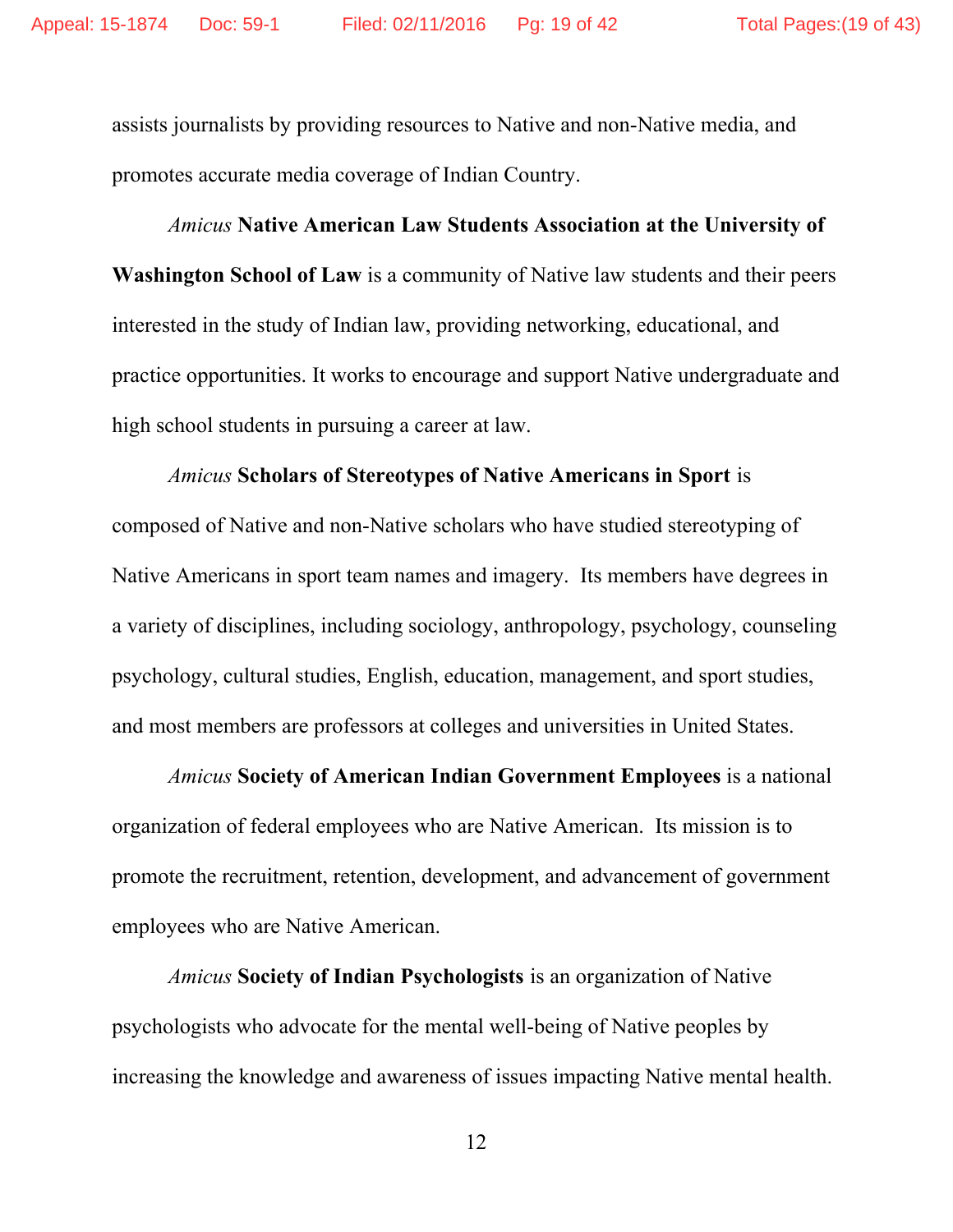*Amicus* **Southern California Tribal Chairmen's Association** is a multiservice non-profit corporation established in 1972 as a consortium of 19 federallyrecognized Indian tribes in Southern California. Its primary mission is to serve the health, welfare, safety, education, cultural, economic, and employment needs of its tribal members and descendants in the San Diego County urban areas. Its board of directors is comprised of tribal chairpersons from each of its member Tribes.

*Amicus* **The Morning Star Institute**, founded in 1984, is a national, nonprofit Indigenous rights organization based in Washington, D.C. and devoted to traditional and cultural advocacy, arts promotion, and research. It is governed by a national Board of Directors who are tribal, traditional, cultural rights, and arts leaders. It leads in the areas of Native Peoples' religious freedom and repatriation, protection of sacred lands and cultural property rights, and in campaigns to eliminate stereotyping of Native Peoples in popular culture. Through its *Just Good Sports* project, Morning Star assists schools, students, and families who are addressing race-based names and imagery in their local athletic programs. It was the organizational sponsor for the first seven years of *Harjo et al v. Pro Football, Inc*.

*Amicus* **United South & Eastern Tribes** is an intertribal organization comprised of 26 federally recognized Indian Tribes in the southern and eastern United States. USET is dedicated to enhancing the development of federally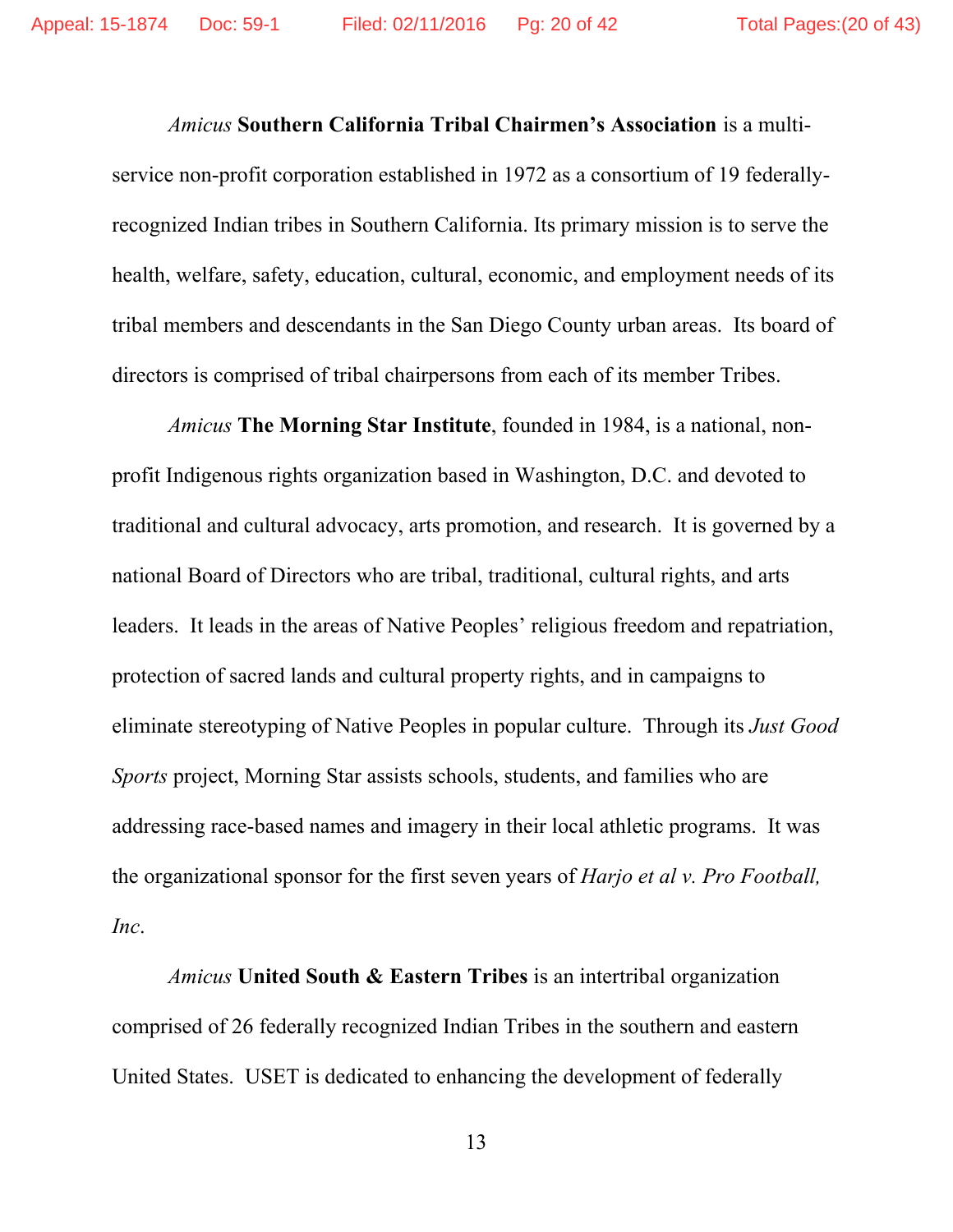recognized Indian Tribes, improving the capabilities of Tribal governments, and assisting USET Members and their governments in dealing effectively with public policy issues and serving the broad needs of Indian people.

*Amicus* **UNLV Native American Community** is comprised of Native American students, alumni, and faculty at the University of Nevada at Las Vegas (UNLV) that serves to reinforce the diversity of American Indian student autonomy at UNLV.

*Amicus* **Wisconsin Network for Peace and Justice** is a state-wide nonprofit organization which represents a coalition of activist groups working towards a world free from violence and injustice with an emphasis on racial justice and equity.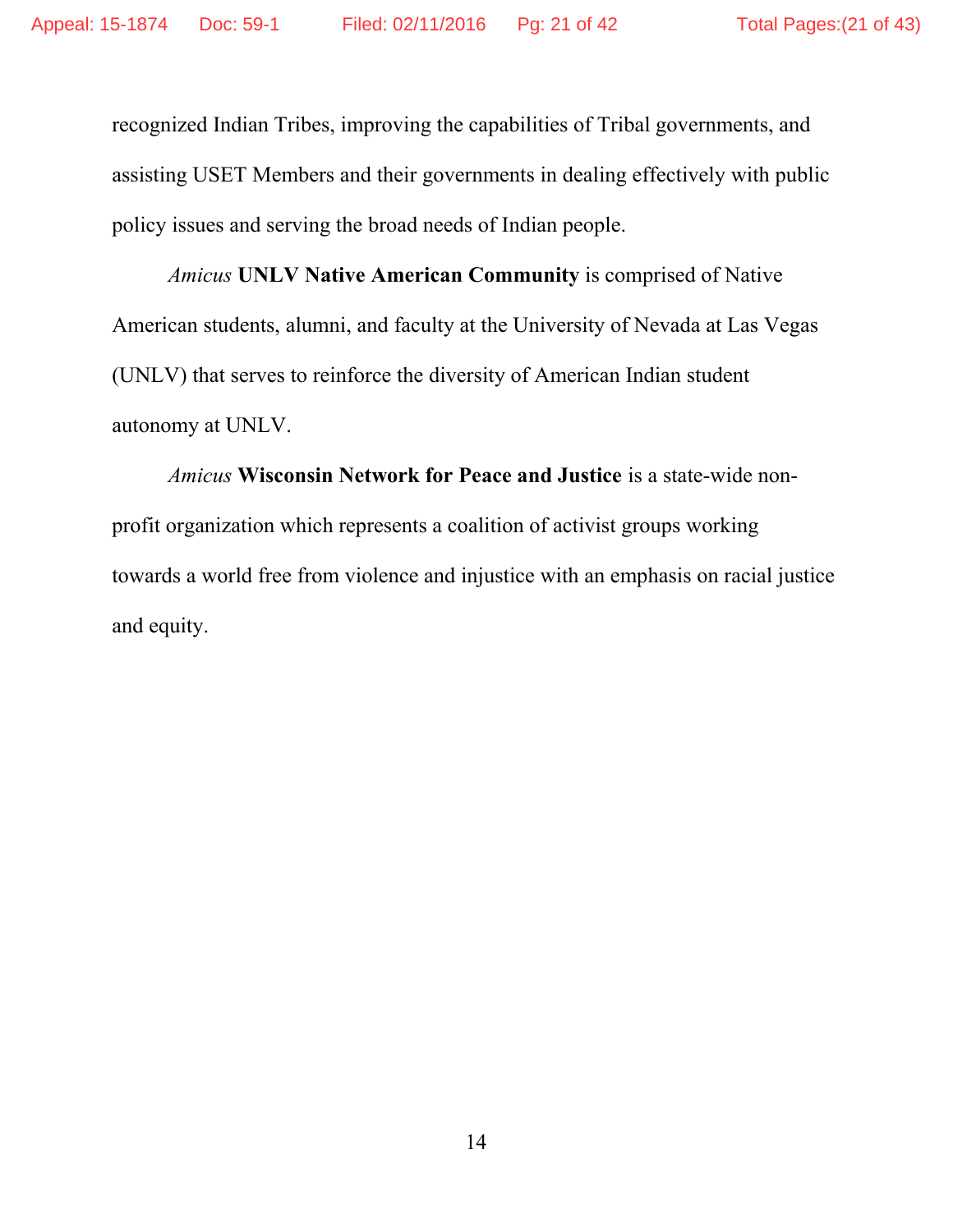#### **SUMMARY OF ARGUMENT**

Pro-Football's use of a racially disparaging term as a mascot for the football team in our Nation's capital has resulted in real harm to Native Americans. The REDSK\*NS marks should never have been granted federal registration. The first REDSK\*NS mark was disparaging when it was registered in 1967 and it and the five subsequently registered REDSK\*NS marks have continued to subject Native Americans to contempt and ridicule since.

#### **ARGUMENT**

# **I. The District Court Correctly Held That the REDSK\*NS Marks Must Be Cancelled Because They Consist of Matter That (1) May Disparage a Substantial Composite of Native Americans During the Relevant Time Period, 1967-1990, and (2) Bring Native Americans into 'Contempt or Disrepute.'**

The basis for the District Court's findings that the REDSK\*NS marks may disparage a substantial composite of Native Americans and bring Native Americans into contempt or disrepute is extensively documented in the Record and the District Court's decision should be affirmed by this Court**.** 

Section 2(a) of the Lanham Act provides that registration should be denied to any mark that "[c]onsists of . . . matter which may disparage . . . persons, living or dead, institutions, beliefs, or national symbols, or bring them into contempt, or disrepute . . . . . . . . . 15 U.S.C.  $\S$  1052(a). Section 2(a) protects underrepresented groups from being subjected to contempt and ridicule, particularly in commercial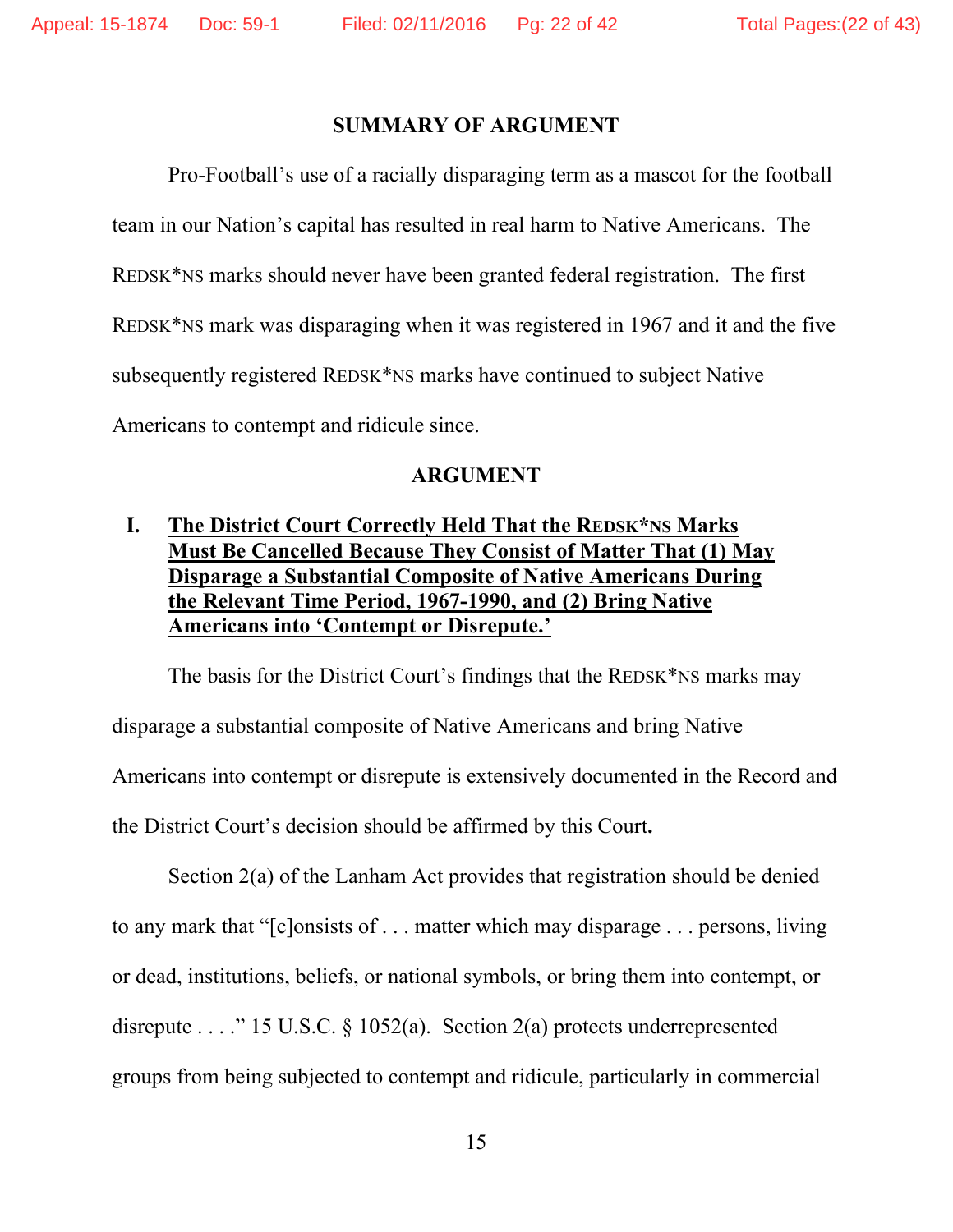advertising, as the central purpose of a trademark is to identify goods or services sold to consumers.

To be subject to cancellation, the mark must consist of matter that may be disparaging to a substantial composite of the "referenced group." A substantial composite is not necessarily a majority. *In re Boulevard Ent., Inc.*, 334 F.3d 1336, 1340 (Fed. Cir. 2003). In addition, in "may disparage" actions, the inquiry focuses on the registration dates of the marks at issue (here 1967, 1974, 1978, and 1990). *Id.* 

The Trademark Trial and Appeal Board ("TTAB") looks to the views of Native Americans when determining whether a mark may be disparaging. One category of evidence that is used to determine whether a term "may disparage" is statements of individuals or group leaders of the referenced group (here Native Americans) regarding the term. *In re Heeb Media, LLC*, 89 U.S.P.Q.2d 1071, 2008 WL 5065114, at \*5 (T.T.A.B. 2008); *In re Squaw Valley Dev. Co.*, 80 U.S.P.Q.2d 1264, 2006 WL 1546500, at \*10-\*14 (T.T.A.B. 2006). In addition, as the District Court explained, whether a word is disparaging to a group referenced in the underlying term may also be inferred through usage labels, such as dictionary definitions. (Op. 37, 42-46); *see also Heeb Media,* 2008 WL 5065114, at \*1 (looking to dictionary definitions to support a finding that a substantial composite of the referenced group found the word disparaging). Intent to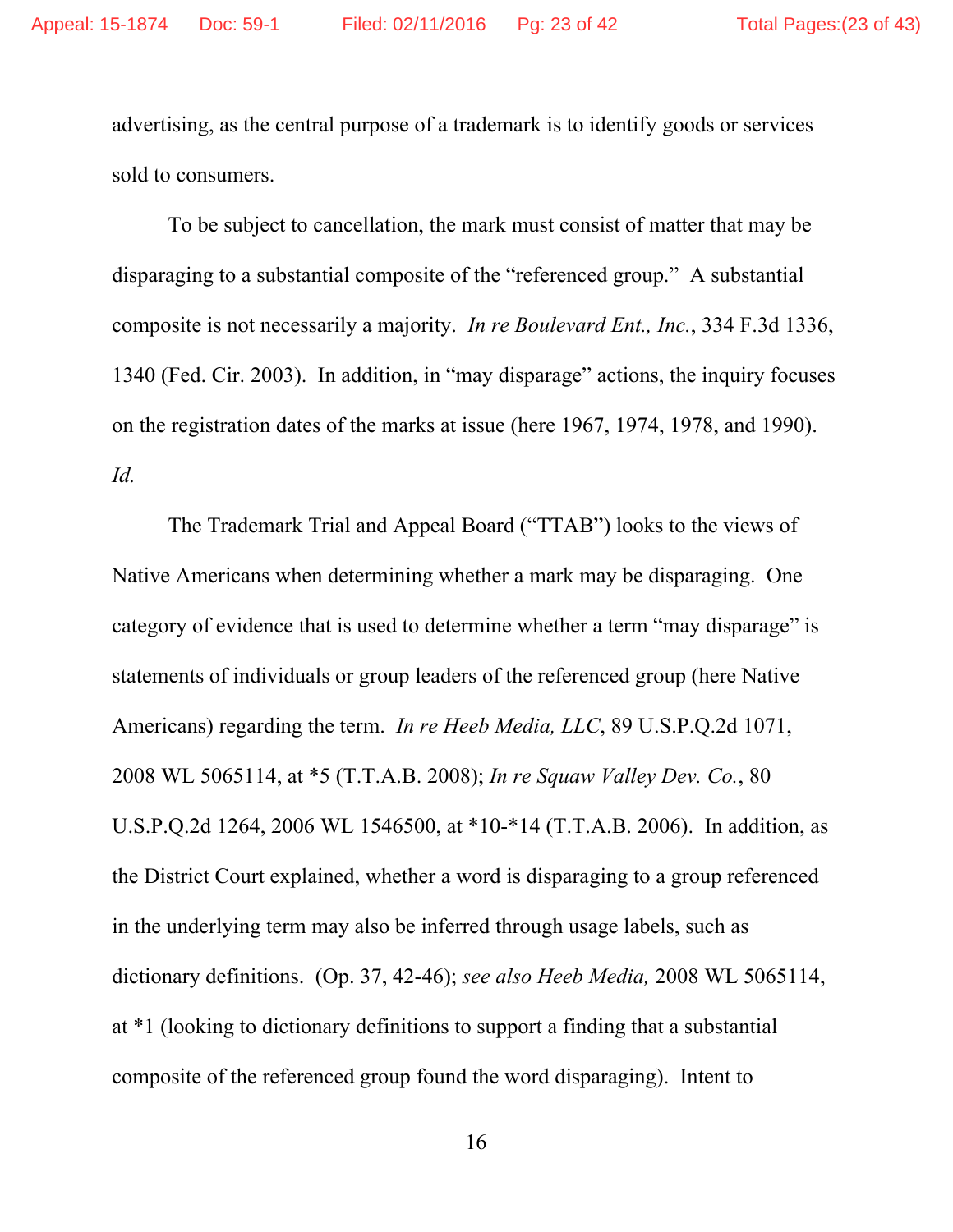disparage by the holder of the mark is not required to deny or cancel a registration. (PFI Br. 50); *see also Blackhorse, et al. v. Pro-Football, Inc.*, 111 U.S.P.Q.2d 1080, 2014 WL 2757516, at \*9 -\*10 (T.T.A.B. 2014) (citing *Heeb Media*, 2008 WL 5065114, at \*8; *Squaw Valley*, 2006 WL 1546500).

#### **A.** *Amici* **Represent a Substantial Composite of Native Americans.**

It has been the consistent and strong opinion of *amici* that Pro-Football's REDSK\*NS marks were disparaging to Native Americans in 1967 and remain so today.

*Amicus* National Congress of American Indians ("NCAI") was founded in 1944 and is the oldest, largest, and most representative Native American organization serving the broad interests of tribal governments and communities. (D.E.73-20at6;71-3¶5;71-2¶¶7,12;71-5¶11.) In 1967, NCAI represented 156 tribal members. (D.E.73-20at6;71-3¶6.) By 1984, NCAI represented over 300 tribal members. (D.E.71-5¶13.) Today, NCAI represents over 250 tribes, nations, pueblos, and Alaska Native villages with a combined enrollment of over 1.2 million. "Through its tribal memberships, NCAI represents the majority of Native Americans in federally recognized Native American tribes. If one wanted to know the consensus position of Native Americans on a given issue, NCAI would be the best organization to consult." (D.E.71-2¶12.)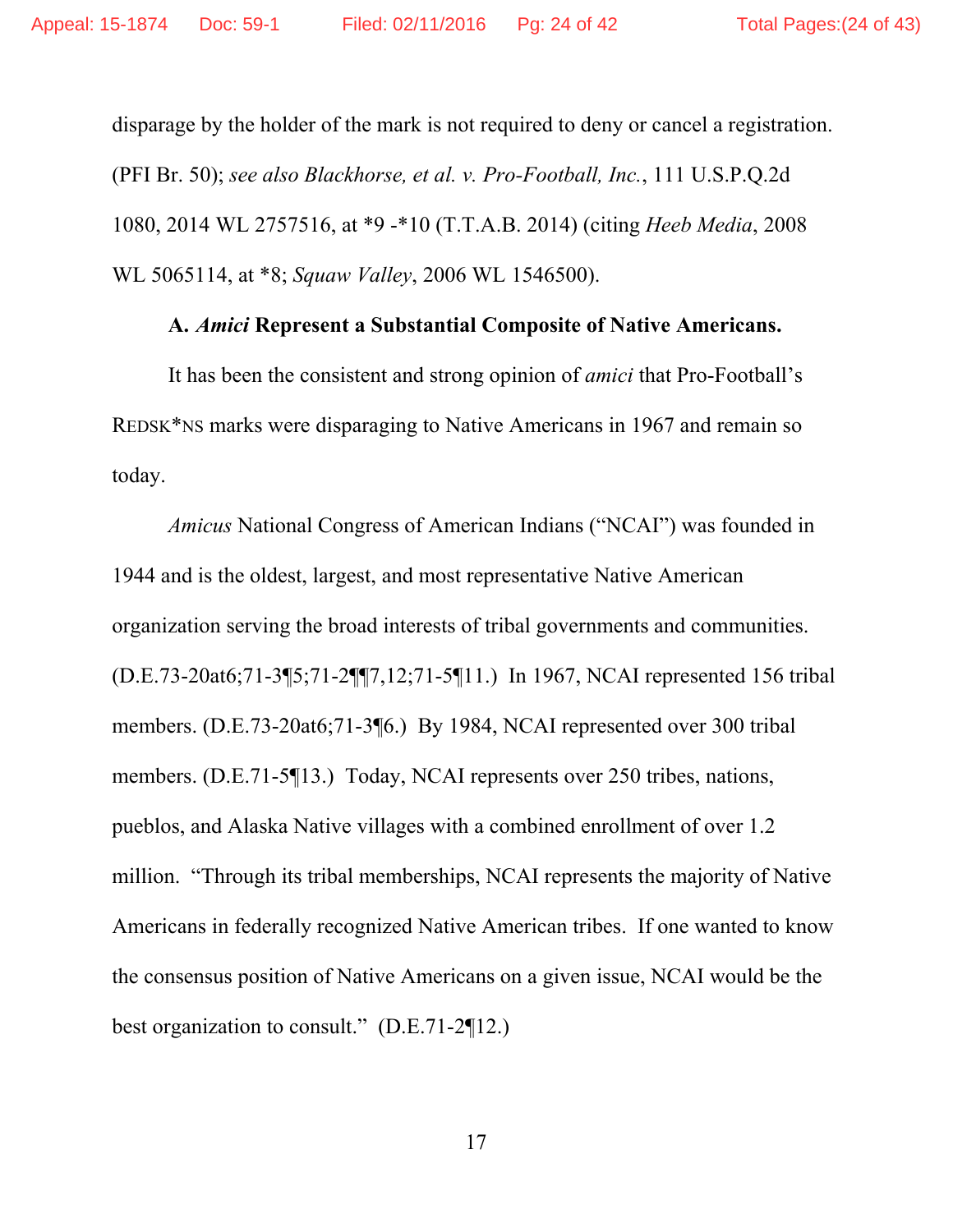In addition to *Amicus* NCAI, the other forty Native American organizations included under the Interest of *Amici Curiae* above represent a broad cross-section of Native peoples and their interests. The understanding and position of each of these organizations is that the term "Redsk\*n" is disparaging. This list represents a substantial composite of Native Americans, yet it is still not exhaustive of the Native Americans who find Pro-Football's trademarks disparaging. As former Executive Director of NCAI, Suzan Harjo, observed, "the overwhelming majority of Native American people and organizations with whom I have discussed the subject have agreed with my viewpoint that "redsk[ $*$ ]n(s)" is a racial epithet and that the Washington NFL team's name is abominable." (D.E.71-5¶14.)

As is plainly demonstrated by the descriptions of the Native American organizations participating in this brief, the Native Americans who find the term "Redsk\*ns" disparaging are not a "small group of radicals," nor is the Native American community "deeply divided" on the issue. (Bettelyoun *Amicus* Br. 13, 15.) To the contrary, the vast majority of Native Americans find the term "Redsk\*ns," when used as a sports mascot as well as in other contexts, to be deeply offensive and disparaging.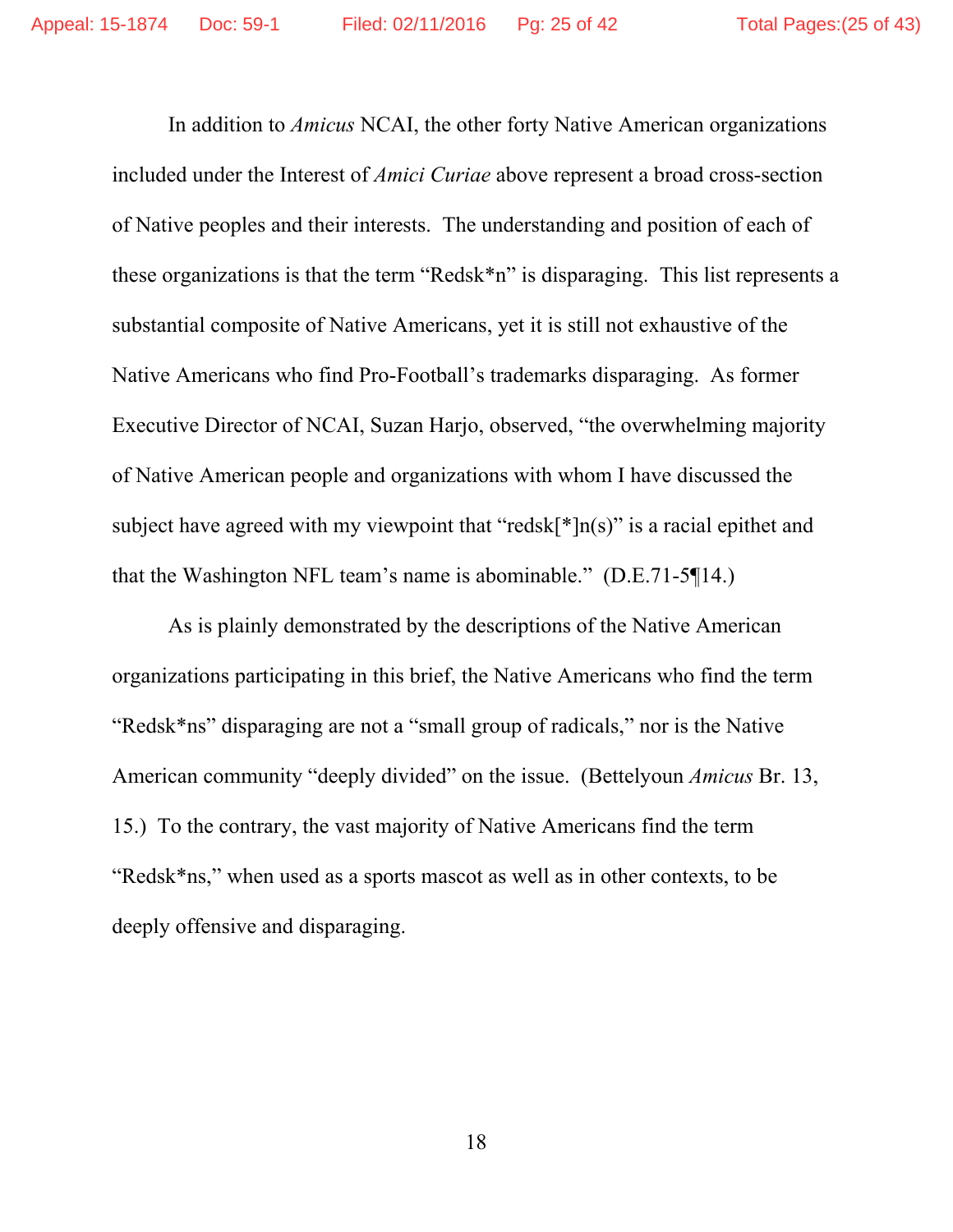# **B. Leaders of the Native American Community Have Historically Opposed the REDSK\*NS Marks Because They Disparage Native Americans.**

*Amici* NCAI , National Indian Youth Council ("NIYC"), and Americans for Indian Opportunity ("AIO") as well as other leaders of the Native American community have actively opposed the use of "Redsk\*ns" as the mascot for the Washington team for nearly five decades.

Pro-Football states that "the Team adopted the name ["Redsk\*ns"] to associate itself with and honor Native Americans, including its four Native American players and Native American head coach." (PFI Br. 59.) Pro-Football's statement is directly contradicted by the statements of founding team owner, George Preston Marshall, who selected the name "Redsk\*ns" in 1933. Marshall denied selecting the name to honor Native Americans. Instead, the reason the team chose the racial epithet was that "so much confusion has been caused by our football team wearing the same name as the Boston National League baseball club [Boston Braves] . . . that a change appeared to be absolutely necessary. *The fact that we have in our head coach, Lone Star Dietz, an Indian,<sup>2</sup> together with several* 

<sup>2</sup> Additionally, many have questioned the veracity of Lone Star Dietz's claim that he was born a Native American. *See, e.g.*, Linda M. Waggoner, *The Washington R\*dskins' Wily Mascot: Coach William "Lone Star" Dietz*, MONTANA THE MAGAZINE OF WESTERN HISTORY (Spring 2013), http://nmai.si.edu/sites/1/files/pdf/seminars-symposia/WaggonerWEBSpr2013.pdf.

 $\overline{a}$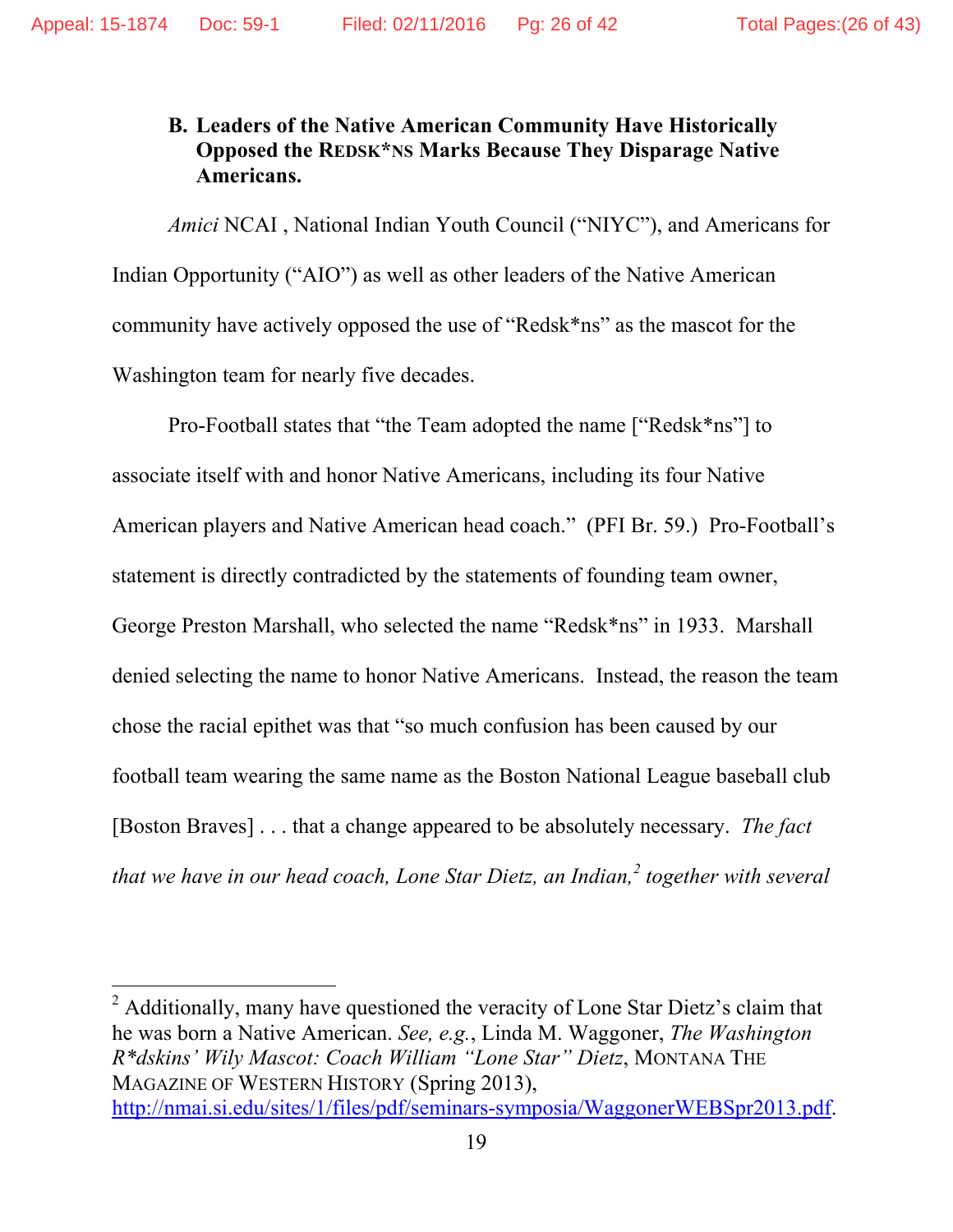*Indian players has not, as may be suspected, inspired me to select the name Redsk[\*]ns*." (D.E.72-4.)

Many of the most publicized events surrounding the Native American community's opposition to the racial slur occurred in the early 70s, just a few years after Pro-Football first registered a REDSK\*NS mark. It is hard to understand how Pro-Football can claim that it received no notice that the mark may be disparaging to Native Americans. (PFI Br. 34-39.) During an NCAI Executive Council meeting in January 1972, *Amicus* NCAI and representatives from *Amicus* NIYC, *Amicus* AIO, and the American Indian Movement "agreed that the Washington football team's name was bigoted, discriminatory, and offensive to Native Americans" and that "opposing the Washington football team's name, and seeking a change in that name would be the first issue on which we could unite in a common effort." (D.E.71-3¶¶9-10.) Agreement was reached on this common cause despite the significantly different goals and priorities of each of these Native American organizations at the time. (D.E.71-3¶10.) The Native American organizations agreed that the "next step would be to contact the Washington football team directly to begin a dialogue aimed at changing the team's name . . . ." (*Id.*)

Shortly thereafter, Harold Gross, Director of the Indian Legal Information Development Services ("ILIDS") and attorney for NCAI, wrote to the Washington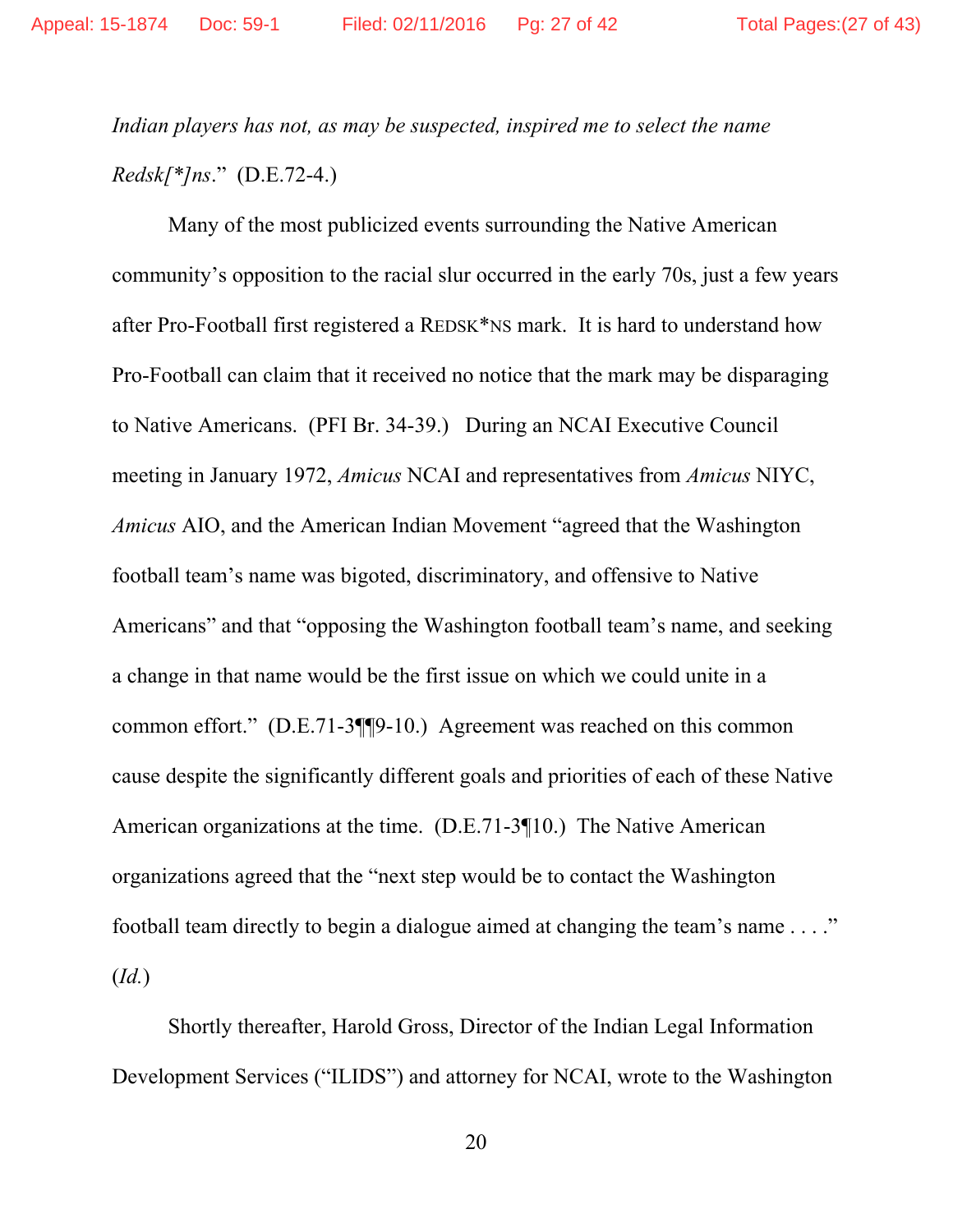football team's President explaining why the team should change its name. He stated that "Native American" sports imagery "perpetuates stereotypes in which American Indians are seen as participating in scalp taking, war-whooping, and expressing themselves in ungrammatical grunts, ughs and other tontoisms" and "many of the 25 million Americans who watch televised professional football know nothing more about American Indians . . . ." (D.E.73-25at2.)

 As a result of these efforts, a meeting was held in March 1972 between leaders of the Native American community and Washington team President Williams. (D.E.71-3¶11.) NCAI Present, Leon Cook, attended the meeting on behalf of NCAI. Also in attendance were LaDonna Harris, the President of AIO; Ron Aguila, the District Representative for NIYC; Dennis Banks, the District Representative for the American Indian Movement; Hanay Geigomah, the Director of Youth Programs for the Bureau of Indian Affairs; Richard LaCourse, the Washington Bureau Chief for the American Indian Press Association; and Laura Wittstock, the Editor of the ILIDS Legislative Review among others. (*Id.*) As President Cook recalled,"[a]t the meeting, each of the leaders of the various [Native American] organizations took turns explaining our united reason as to why the Washington football team's name should be changed, namely that we believe the name to be discriminatory, demeaning, and offensive to Native Americans." (*Id.*)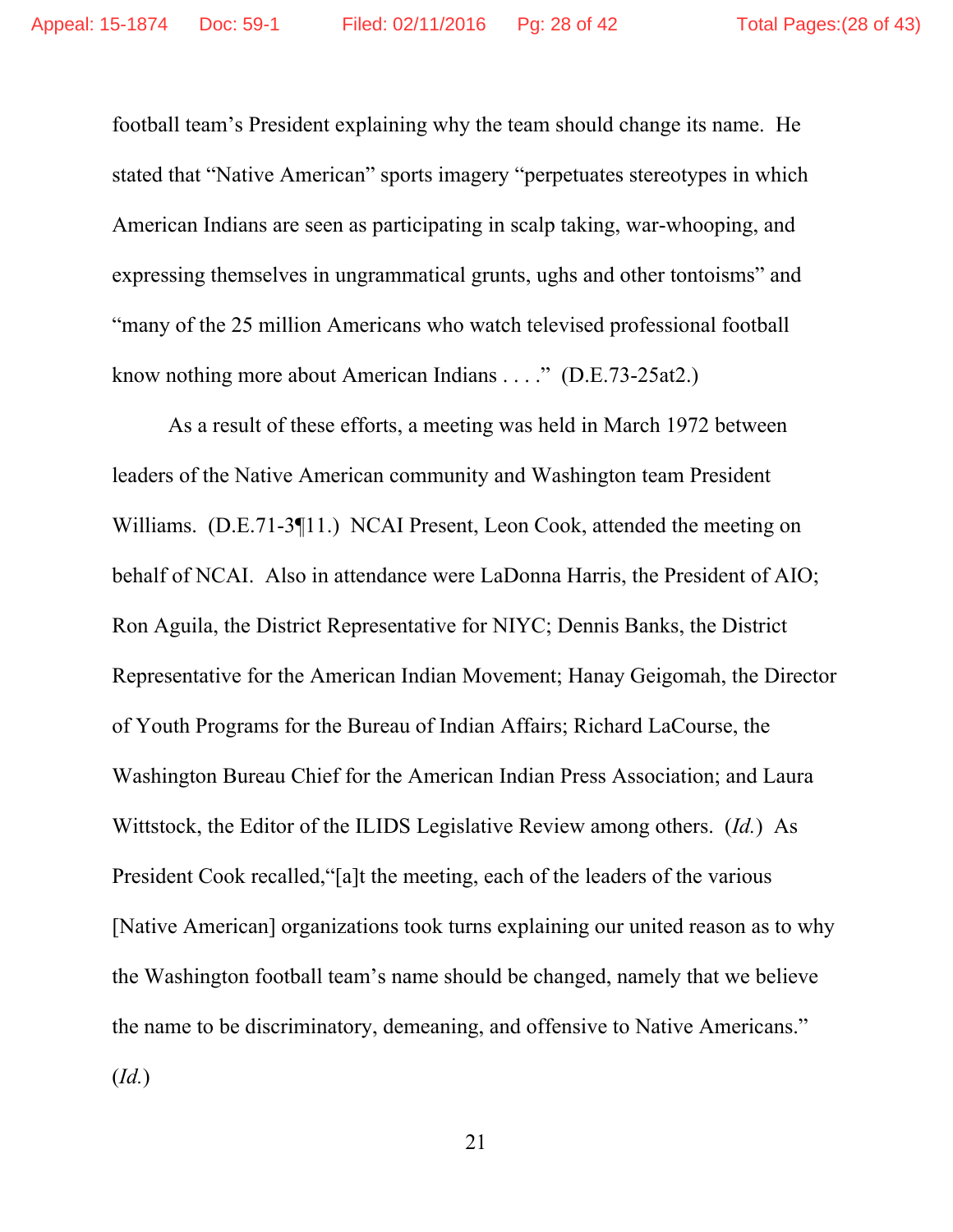The next day Williams wrote to NFL Commissioner Pete Rozelle about the meeting stating that the "delegation of American Indian **leaders** . . . are vigorously objecting to the continued use of the name Redsk\*ns." (D.E.73-3No.73 (emphasis added).) Following the meeting, the Washington team changed the cheerleaders' costumes to remove the fake Cherokee hair extensions and revised the fight song to remove certain admittedly offensive language such as "Scalp 'em, swamp 'em we will take 'em big score / Read 'em, weep 'em, touchdown! — we want heap more!". (D.E.72-3Nos.75,76,82;73-14.)

 While these actions in 1972 signaled Pro-Football's acknowledgment of the offensiveness of the Washington team's representations of Native Americans, Pro-Football continued to use the racial slur "Redsk\*ns" as its team name. In response, at NCAI's annual convention in 1973, Reuben Snake, the Winnebago Tribal Chairman, won unanimous support for a resolution demanding that the Washington team change its name, citing the name as a prime example of name-calling. Many Native Americans living today personally witnessed this event and Pro-Football's implication that these individuals are lying has no support in the Record. (PFI Br. 45,55-56,57; D.E.71-3¶14;71-5¶15.)

The Native American community's public opposition to the Washington team's mascot continued throughout the 70s, 80s, and 90s. Executive Director of NCAI, Suzan Harjo, "carried out the position of NCAI to oppose the name of the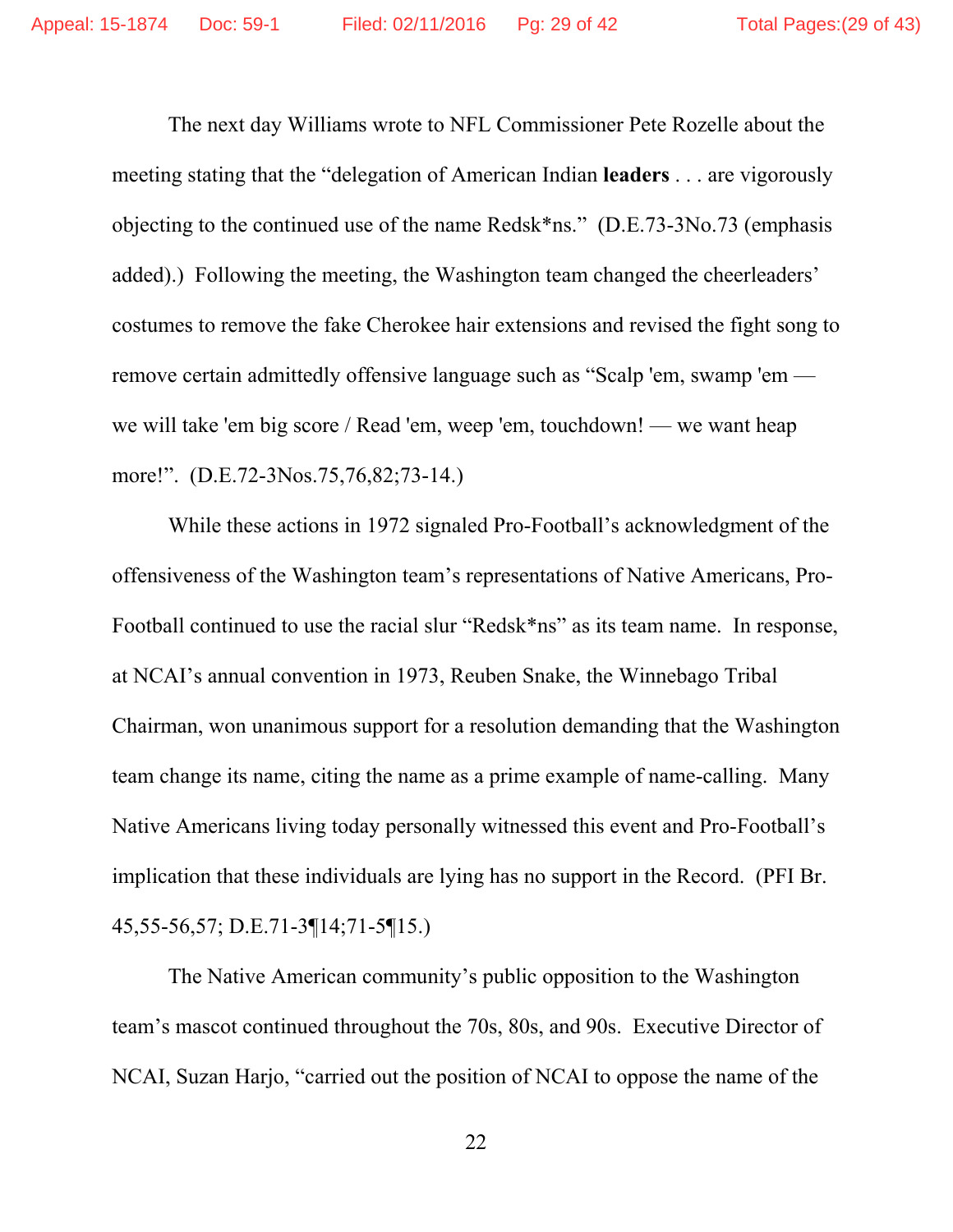Washington NFL team and to call for its elimination" during her tenure from 1984 to 1989. (71-5¶13.) In addition, each of the NCAI Presidents she served with "opposed the dreadful name of the Washington NFL team and called for its elimination." (*Id.*) NCAI demonstrated its opposition through "statements, speeches, telephone calls, interviews, educational outreach, and coalition building meetings, as well as in . . . failed attempts to contact the Washington NFL team's owner." (*Id.*) The Washington football team's owner at the time "only acknowledged [NCAI's] position through the media, to a UPI reporter, answering it by saying there was 'not a chance in hell' that the name would be changed." (D.E.71-5¶16.) In 1984, *Amicus* The Morning Star Institute's Board voted unanimously to establish a project called *Just Good Sports* to oppose the Washington football team's name. (D.E.71-5¶18.) In 1988, Fans Against Indian Racism sponsored a banner flown above the Washington team's stadium during Pro-Football's 1988 championship game demanding: "MAKE WASHINGTON AMERICA'S TEAM. CHANGE THE NAME." (D.E.73-2;73-3;73-44.) In 1991, a group of Native Americans protested the "Redsk\*ns" team name at the Washington team's Stadium. (A1282.) In 1992, the Super Bowl prompted four days of actions by approximately 3,000 Native Americans and their allies. (D.E.73-42;73-58;73:59;A1284-A1285.) *Amicus* Association on American Indian Affairs resolved to join "with those who object to . . . the use of the 'Redsk[\*]ns'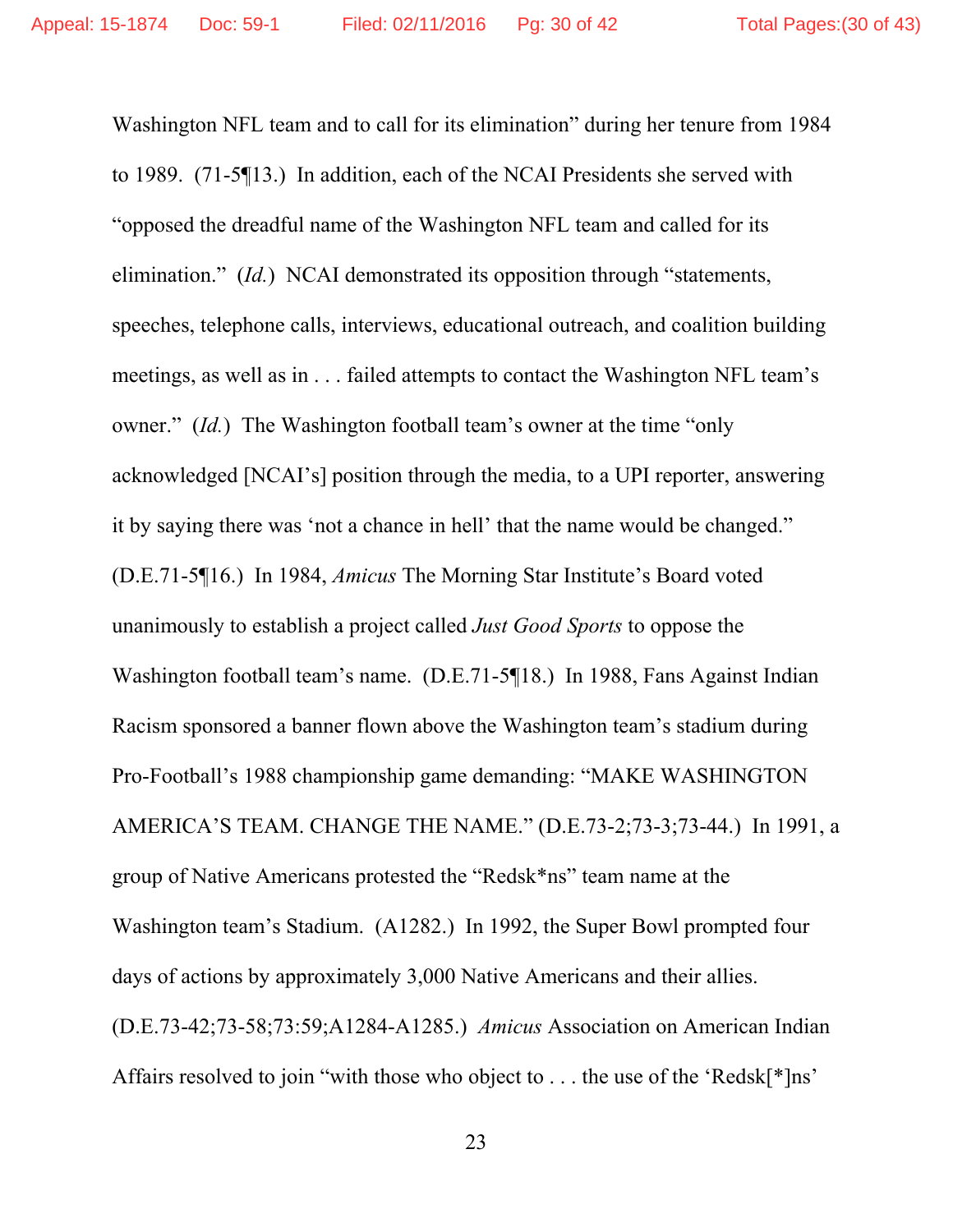nickname . . . an outright pejorative of the type that no other ethnic or racial group would be subjected to in 1992. Yet, once again, Indians are supposed to be different – somehow." (A1318.) In March 1992, *Amicus* National Indian Education Association sent a letter to the Council of the District of Columbia explaining that the insult of the "Redsk[\*]ns" mascot went beyond the name itself to "fans in the stadium . . . acting out the worst possible Indian stereotypes." (A1304.)

In 1993, NCAI adopted two resolutions to stop the use of the racial slur "Redsk\*ns" as a team name. The adoption of these resolutions by representatives of NCAI's tribal members is well-supported by the Record. The first resolution was adopted by the Executive Council during its meeting of January 18-19 and stated in part:

[T]he term REDSK[\*]NS is not and has never been one of honor or respect, but instead, it has always been and continues to be a pejorative, derogatory, denigrating, offensive, scandalous, contemptuous, disreputable, disparaging and racist designation . . . and continues to be . . . damaging to Native Americans.

(D.E.73-68.) The Executive Council consists of delegates from each of NCAI's member tribes and a quorum of those tribal delegates must be present for the consideration of any resolution. (D.E.73-43at54:11-54:19.) At Executive Council meetings, resolutions come directly from the floor, are typically read out loud, and are debated by NCAI membership. (D.E.73-43at57:16-57:18;62:8-62:13.) All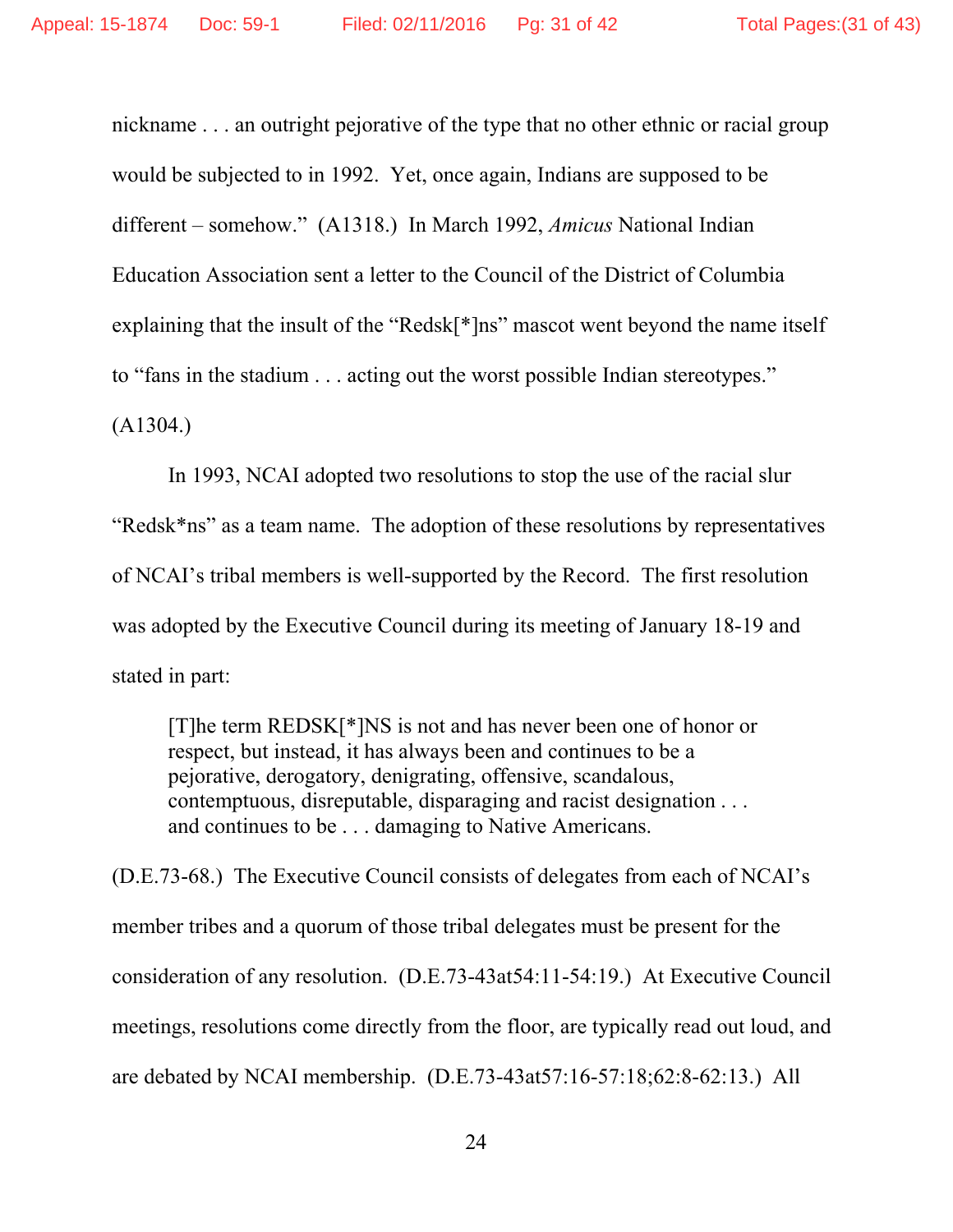resolutions considered at an Executive Council meeting must be of national significance and urgent in nature. (D.E.73-43at58:3-58:5;58:15-59:1.)

The second resolution adopted on December 3rd by the General Assembly at the Annual Convention referenced a Senate Bill called "the RFK Stadium Bill" that stated "(no building) until the team changes the name." (D.E.73-69;73-61.) At an Annual Convention resolutions are considered and debated among the general membership and are typically voted on by a voice vote of the delegates, who generally attend the Convention to conduct business on behalf of their tribes. (D.E.73-43at42:1-42:16.)

These are just a few of the many examples of wide-spread opposition to the use of "Redsk\*ns" as a team name. All of these opponents of the name understand what social science research has proven: the marketing and promotion of this racial slur has destructive consequences for Native Americans.

# **C. The Personal Experiences of Native Americans Plainly Demonstrate That the Use of "Redsk\*ns" as a Sports Mascot Exposes Native Americans to Contempt, Ridicule, and Disrepute.**

Many Native Americans have personally experienced being called a "Redsk\*n" as racial slur. For example, Raymond Apodaca, who grew up in New Mexico in the 60s and 70s and who is an enrolled member of the Ysleta Del Sur Pueblo, recalled the following experience: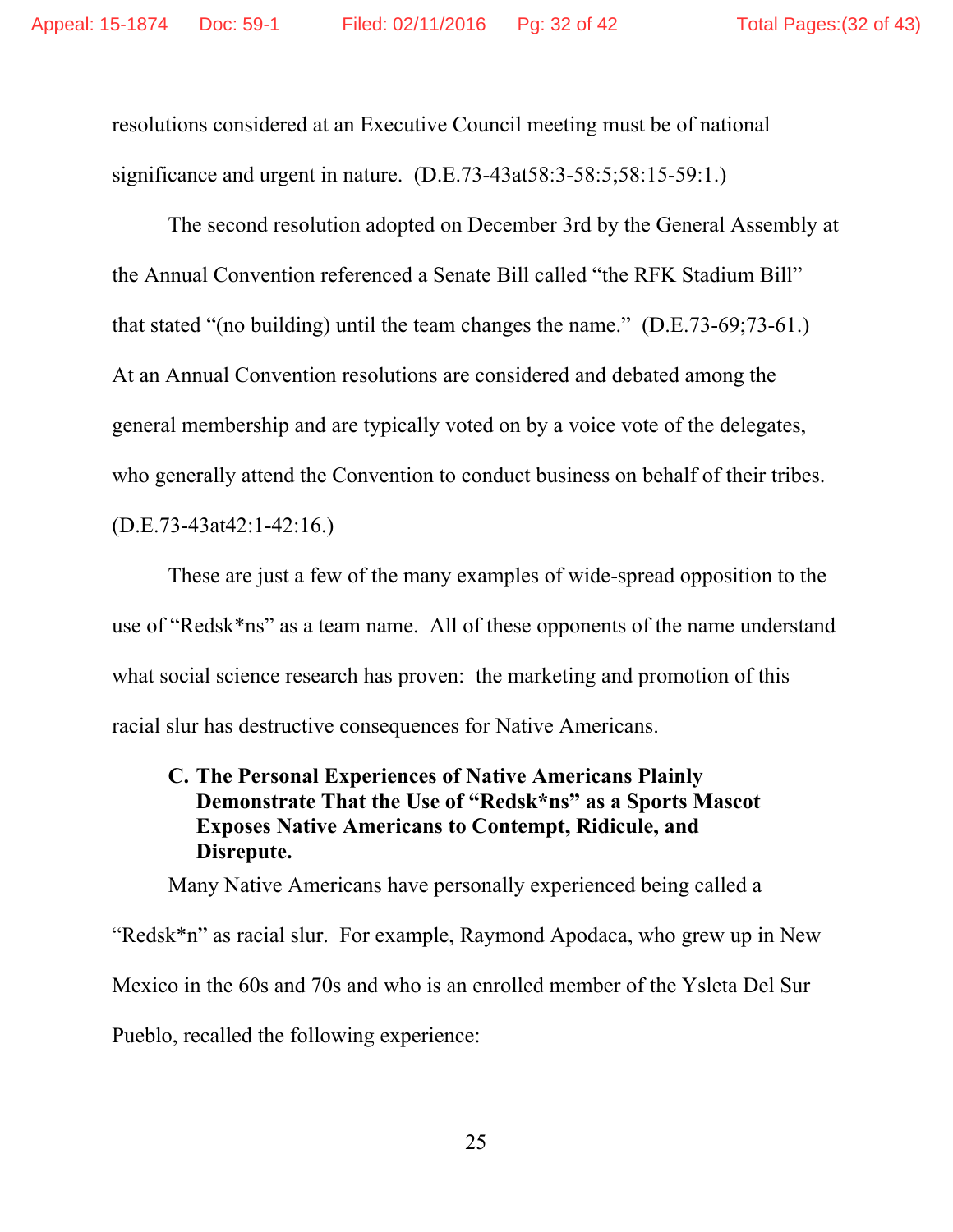I have heard the term "redsk[\*]n" or "redsk[\*]ns" used on many occasions to refer to Native Americans in a disparaging way. In one very memorable occasion, when I was in high school, I was at a bus stop in Lubbock, Texas, which had racially segregated lunch counters. At that time, I was told that I was "a redsk[\*]n" and that I would need to eat my lunch outside the bus stop, and leave through the door marked "Black" as opposed to sitting at the "White," "Mexican," or "Other" counter.

(D.E.71-2¶14,15.) Mr. Apodaca has "served in a number of leadership roles for

NCAI, including as Chairman of the NCAI Commission on Human Rights and

Religious and Cultural concerns, from 1986-1999, and as Albuquerque Area Vice

President . . . from 1990-1993." (D.E.71-2¶7.)

Suzan Harjo, who grew up in Oklahoma in the 50s and 60s and who is an

enrolled member of the Cheyenne and Arapaho tribes of Oklahoma recalled:

Growing up in El Reno, I heard the term "redsk[\*]n" used often as a slur. Many times, my friends, family members and I would be called the epithet "redsk[\*]ns" or, more frequently, a "lazy redsk[\*]n" or a "dirty redsk[\*]n." In the 1950s, my brothers, cousins, and Cheyenne friends were often called "redsk[\*]ns by white children at school (an El Reno public school) and sometimes by their parents. On one especially upsetting and painful occasion, an elementary school teacher argued with me about my family history and the Battle of Little Big Horn, and he angrily called me names, including "redsk[\*]n."

(D.E.71-5¶5.) Ms. Harjo served as Executive Director of NCAI from 1984 to

1989, has served as President of The Morning Star Institute since 1984, and in

2014 was awarded a Presidential Medal of Freedom by President Obama for her

work on behalf of Native Americans. (D.E.71-5¶¶13,18,20.) In 1962, Ms. Harjo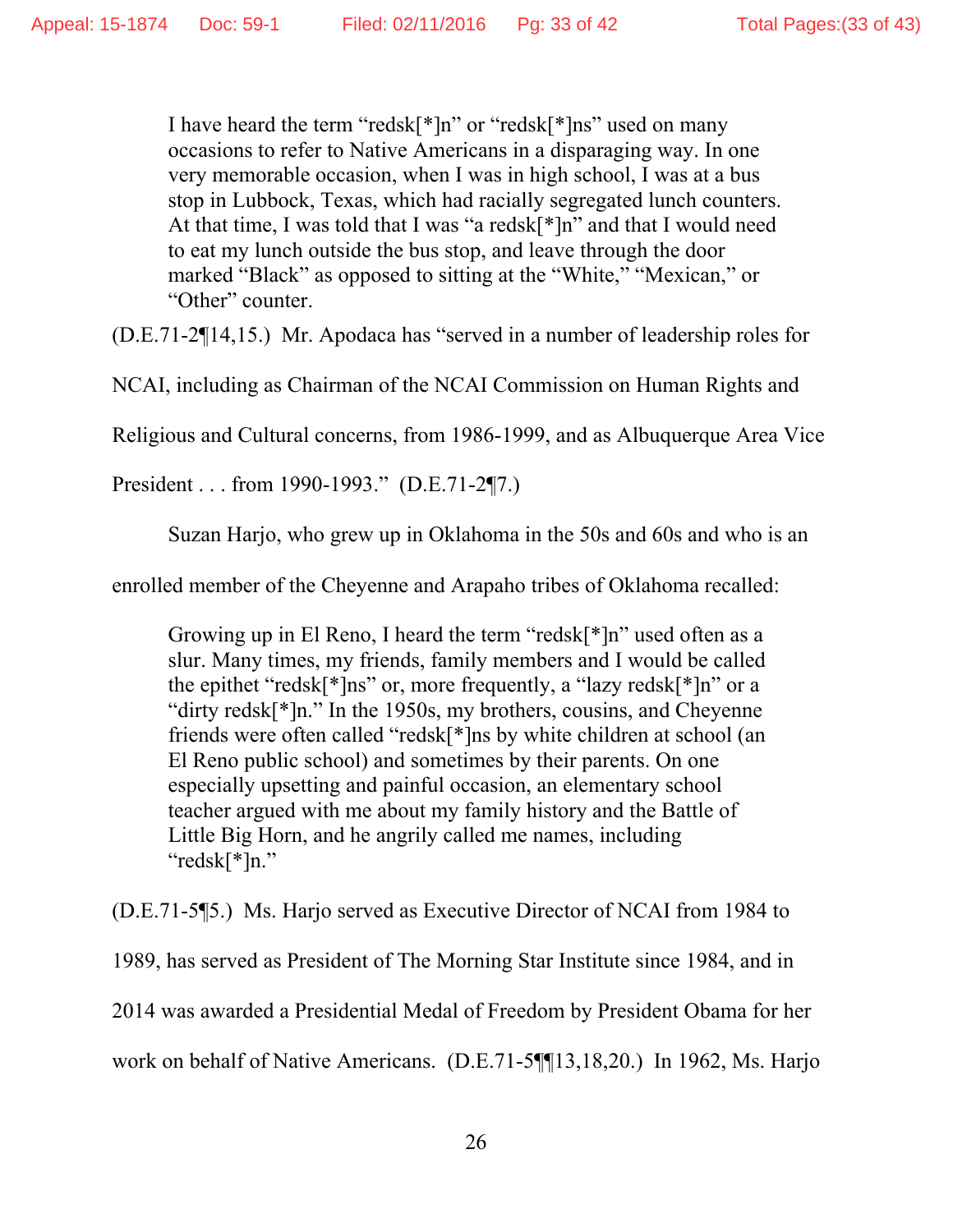was selected by the Business Committee of Cheyenne and Arapaho Tribes of Oklahoma to be part of a delegation to Washington, D.C. While there, the tribal delegation noticed many signs promoting the Washington NFL team. She recalled saying at the time "No wonder such bad Indian policy comes out of D.C.; look what bad things they call us." (D.E.71-5¶10.)

Kevin Gover, who grew up in the 60s and 70s and who is a citizen of the Pawnee Indian Nation recalled:

[W]hen I played for my junior high school football team, members of opposing teams sometimes would call me a "redsk[\*]n" as a form of bullying and "trash taking" on the field.

(D.E.71-4¶5.) Mr. Gover was nominated by President Clinton to serve as Assistant Secretary of the Interior for Indian Affairs, where he oversaw the Bureau of Indian Affairs. (D.E.71-4¶7.) He is currently a Professor of Law at the Sandra Day O'Connor College of Law at Arizona State University and the Director of the Smithsonian Institution's National Museum of the American Indian. (D.E.71-

4¶¶8,9.)

Leon Cook, former NCAI president, stated:

I have traveled extensively throughout Indian country, met with Native American leaders on dozens of reservations, and talked with Native Americans from all walks of life. I have only rarely encountered a Native American who has expressed disagreement with my understanding that the Washington football team's name is disparaging, discriminatory, and offensive to Native Americans.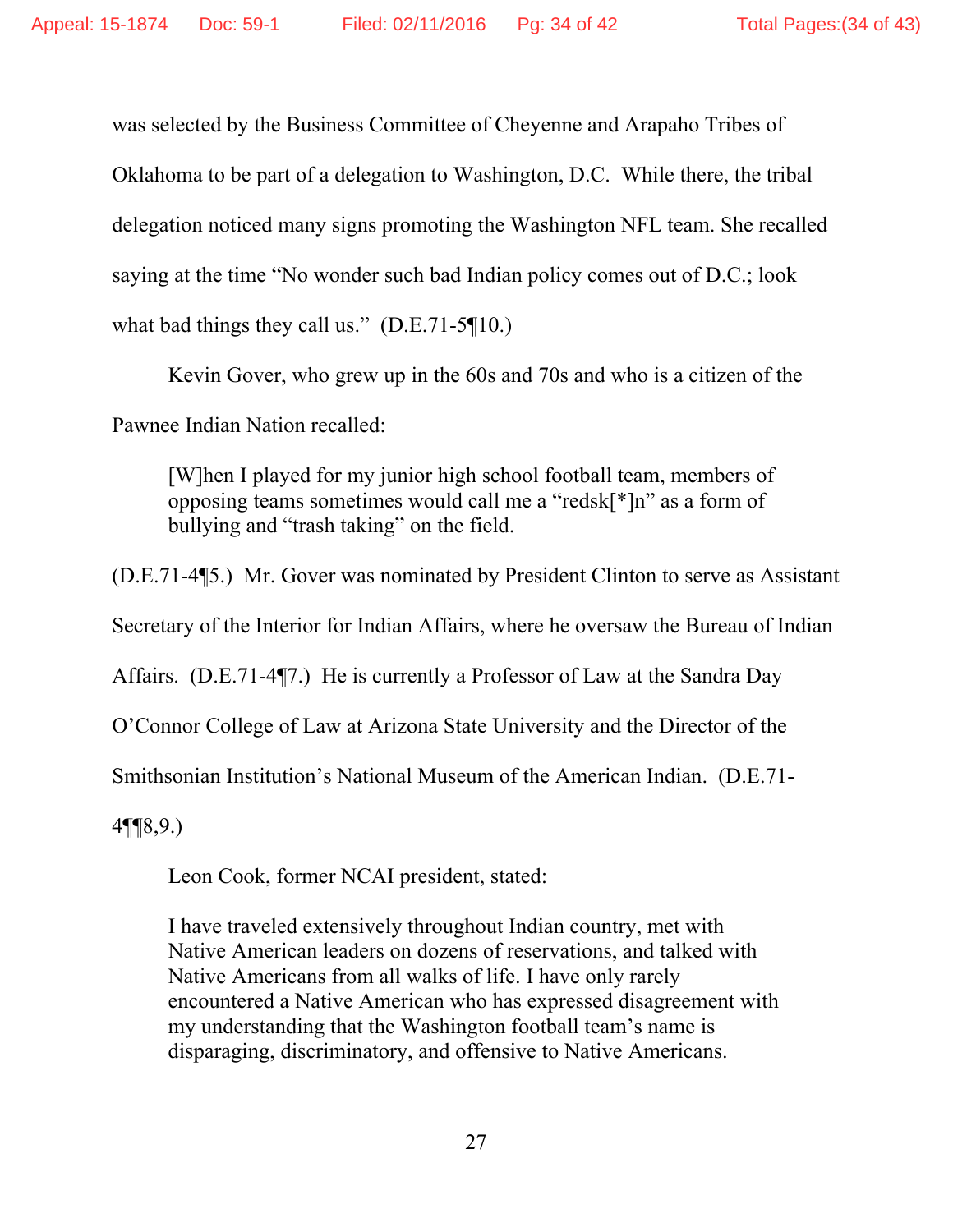(D.E.71-3¶16.) Mr. Cook served as President of NCAI from 1971 to 1973.

(D.E.71-3¶¶6,15.)

As one Native American, Fred Veilleux (Ojibway), explained: "There is nothing more disrespectful or demeaning than to call an Indian a redsk[\*]n. It would be like calling a black man a n[\*]gger." (D.E.72-37.)

# **D. The Use of "Redsk\*ns" as a Sports Mascot Harms Native Americans and Misinforms the Public about Contemporary Native Americans.**

Native Americans are underrepresented in nearly every aspect of American society. Thus what most people learn and believe about contemporary Native Americans are the images and stereotypes provided via the media, particularly the immensely popular and widely-viewed games of the NFL.

Contemporary Native Americans are bombarded by Pro-Football's negative and inaccurate stereotypes that portray Native Americans "as either aggressive savages or buffoons [with, for example] many headlines refer[ring] to the 'Redsk[\*]ns' team, players or managers 'scalping' opponents, seeking 'revenge,' 'on the warpath,' and holding 'pow wows;' or us[ing] pidgin English, such as 'Big Chief Choo Choo – He Ponder.'" *Harjo v. Pro-Football, Inc.*, 50 U.S.P.Q.2d 1705, 1999 WL 375907, at \*46 (T.T.A.B. 1999). Below are just a few examples of the images of Native Americans that are dispersed throughout the country solely as a result of Pro-Football's use of the REDSK\*NS marks.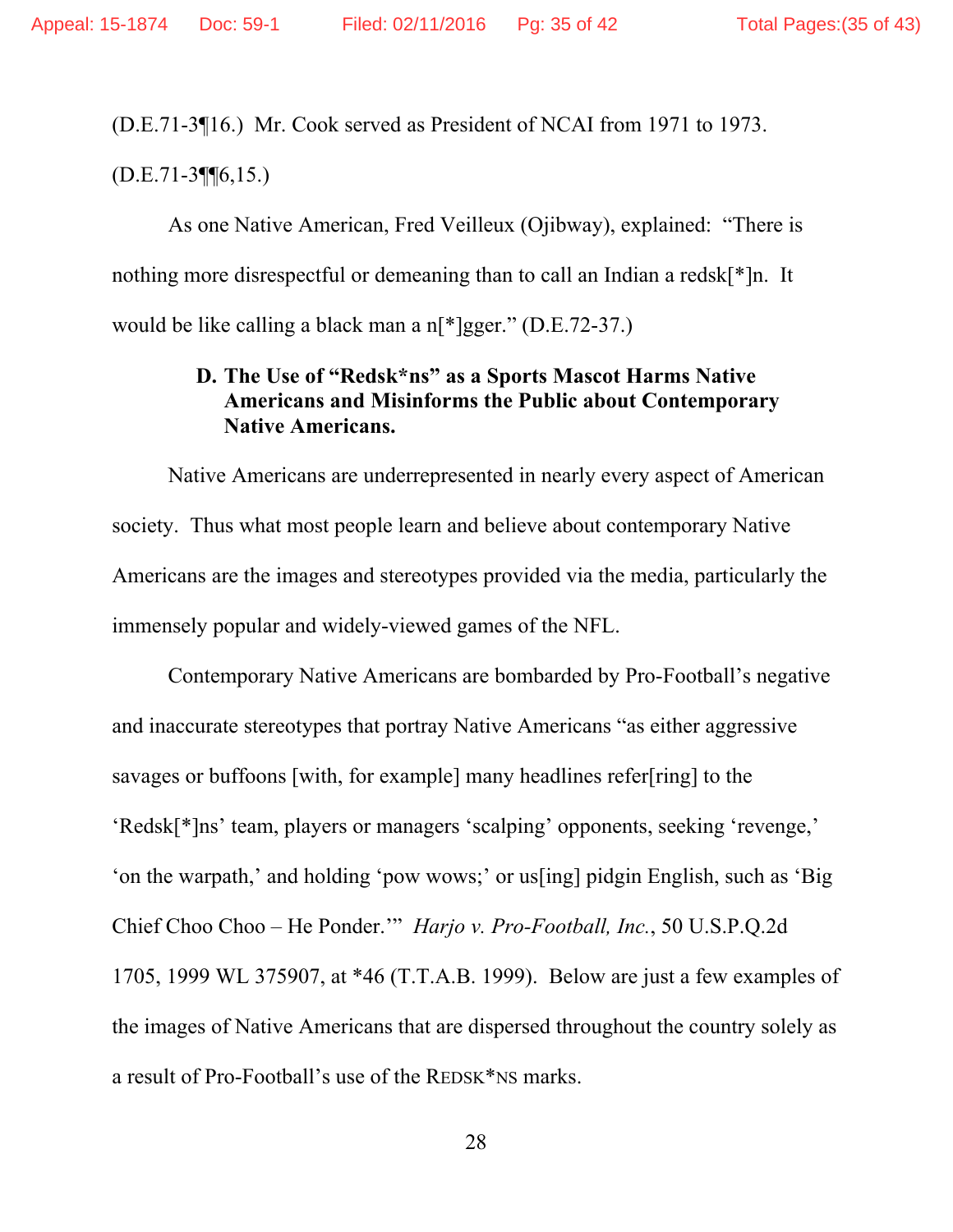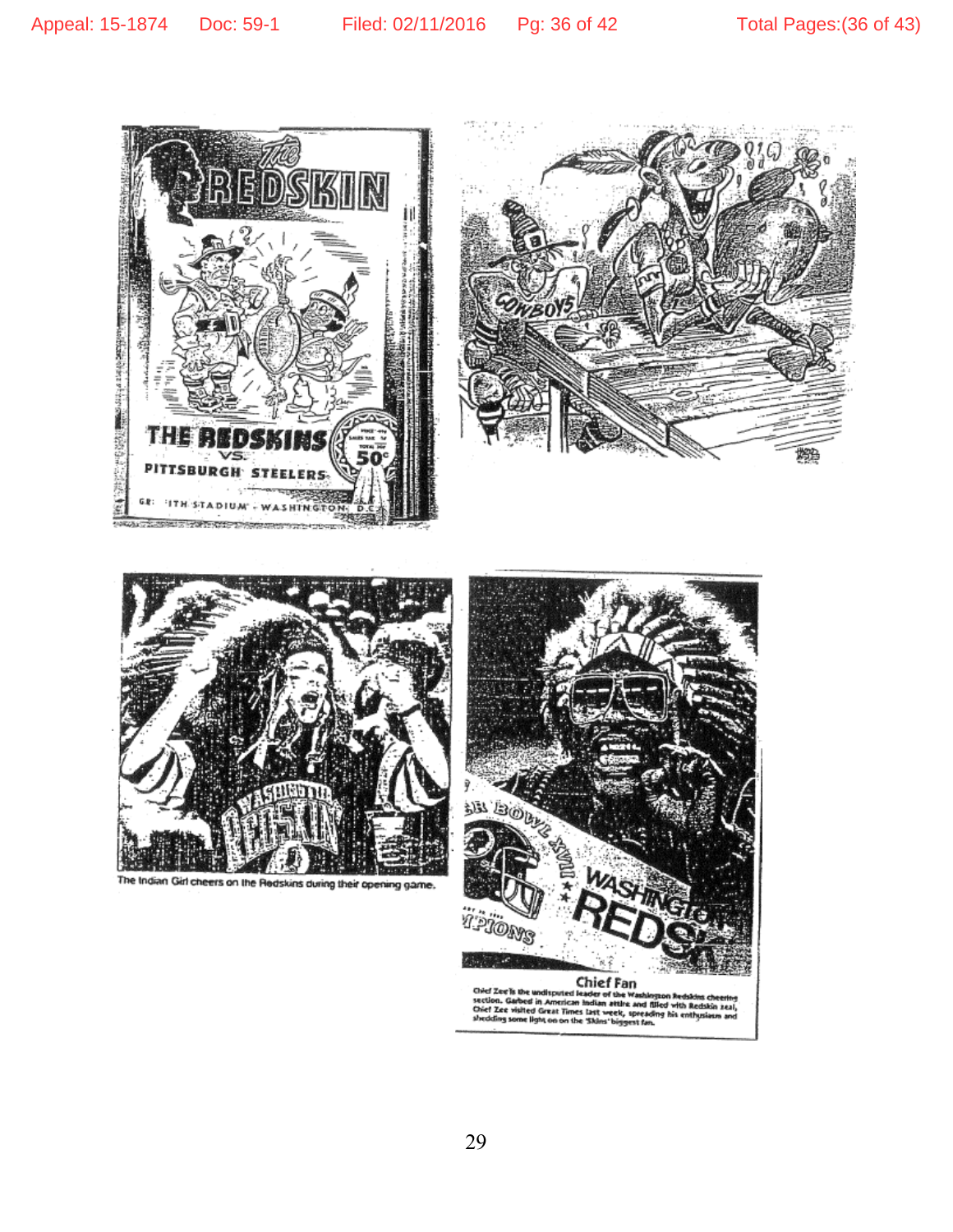(D.E.74-8at15;75-18;74-95;A1048.) Pro-Football's argument that the term "Redsk\*ns" may be disparaging in some contexts but is not disparaging in the context of football is deeply flawed. (PFI Br. 52.) An empirical study conducted in 2008 concluded that "American Indian mascots have harmful psychological consequences for the group that is caricaturized by the mascots." *Of Warrior Chiefs and Indian Princesses: The Psychological Consequences of American Indian Mascots*, BASIC AND APPLIED SOCIAL PSYCHOLOGY, 30: 208-18 (2008). Stereotypes of American Indians are particularly powerful because most Americans have no direct personal experience with Native people. As a result, "the views of most Americans about American Indians are formed and fostered by *indirectly* acquired information (e.g. media representations of American Indians)." The study suggests that "American Indian mascots are harmful because they remind American Indians of the limited ways others see them and, in this way, constrain how they can see themselves." Frustration with the apparent social acceptance of the harm caused by the "Redsk\*ns" team name has been expressed for decades by the Native community: "There is this feeling that this is a new issue with us. It's nothing new. It's just that no one was listening." (D.E.73-42.)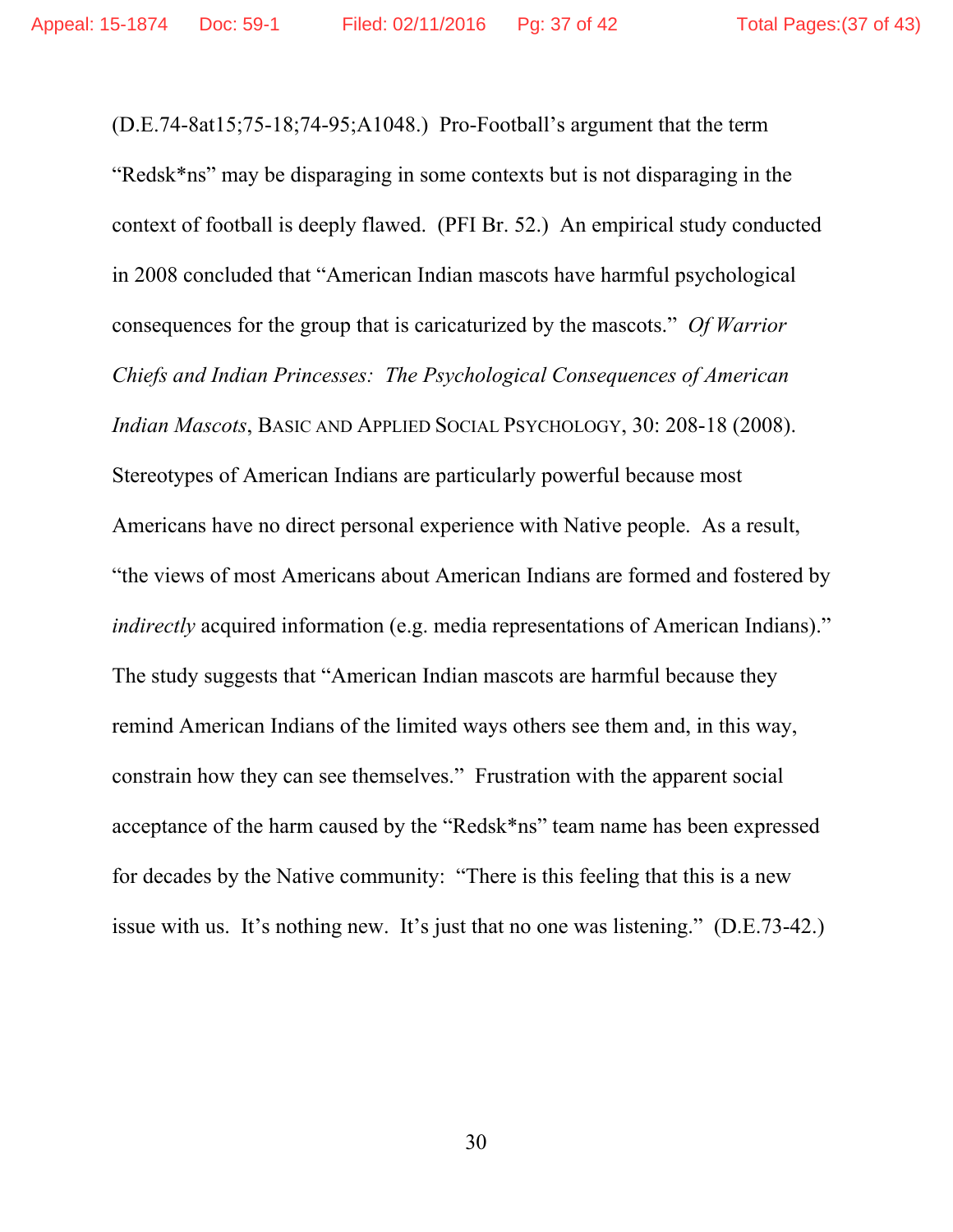## **II. The** *Amicus* **Brief Filed by Native and Non-Native Americans on Behalf of Pro-Football Is Unpersuasive.**

# **A.** *Amici* **in Support of Pro-Football Do Not Represent a Substantial Composite of Native Americans.**

*Amici* for Pro-Football represent an incredibly small minority of Native Americans: three individuals (notably, the Native American organizations of which these individuals are members did not participate in its brief); one Native American tribe; and a group of Native and non-Native Americans that calls itself the Native American Guardians Association. As discussed in Section I.A above, *amici* in support of Blackhorse Defendants and Appellees represent a substantial composite of Native Americans who find the "Redsk\*ns" slur disparaging to Native Americans.

# **B.** *Amici's* **Description of the First Use of "Redsk\*ns" in the 1700s and 1800s Is Irrelevant.**

*Amici* for Pro-Football's description of the first use of the word "Redsk\*n" in the 1700s and continued used in the 1800s is irrelevant as the period in question here is from 1967 to 1990. (Bettelyoun *Amicus* Br. 5-7.) Even assuming, *arguendo*, that Native Americans were the first to use the word, the first page of the article relied upon by *amici* for Pro-Football to make its point about origin also states that the origin of the word does not control whether its later use is objectionable. (Bettelyoun *Amicus* Br. 5.) Moreover, Appellees' expert linguist, Geoffrey Nunberg, explained the disparaging connotation of "redskin" throughout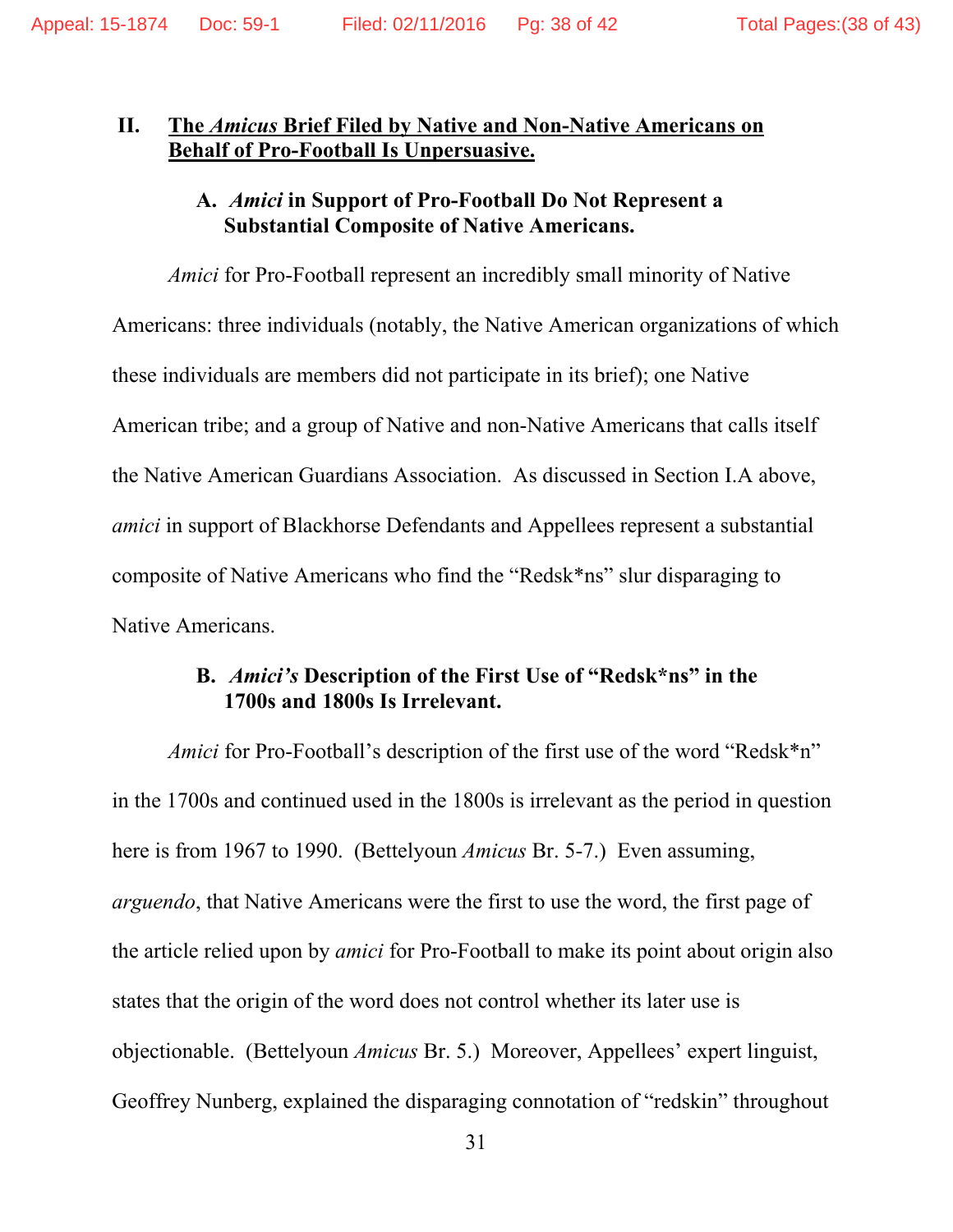the twentieth century. (D.E.72-16.) As early as 1898, a dictionary usage label stated that "redskin" was an "often contemptuous" term. (D.E.72-6.)

In addition, it is illogical to conclude that because there may be some positive symbolism associated with the color red by some Native American tribes, the term "Redsk\*n" must be honorific. (Bettelyoun *Amicus* Br. 7-9.) It is not the color red with which a substantial composite of Native Americans take issue. Rather, Native Americans take issue with the racial slur "Redsk\*n." The color red simply bears no relationship to the many reasons Native Americans oppose "Redsk\*ns" as a sports mascot.

# **C. The Use of "Redsk\*ns" Mascots Has Significantly Decreased Over the Past Forty Years.**

*Amici* for Pro-Football's suggestion that the use of "Redsk\*ns" mascots throughout the country has not decreased significantly is inaccurate. (Bettelyoun *Amicus* Br. 13.) In 1972, the University of Utah chose to stop using the racial slur "Redsk\*n" to identify its sports teams because it was offensive to Native people. (D.E.73-36,73-37.) Following the University of Utah's lead, at least twenty-one high schools and colleges have since decided to stop using the slur "Redsk\*ns" as a team name. (D.E.73-20at20.) At least five newspapers have adopted policies forbidding the use of "Redsk\*ns" to identify sports teams. Most recently, in 2015, California banned the use of the term "Redsk\*n" in public schools state-wide. *California Racial Mascots Act*, A.B. 30, 2015 Leg. (Cal. 2015). All of these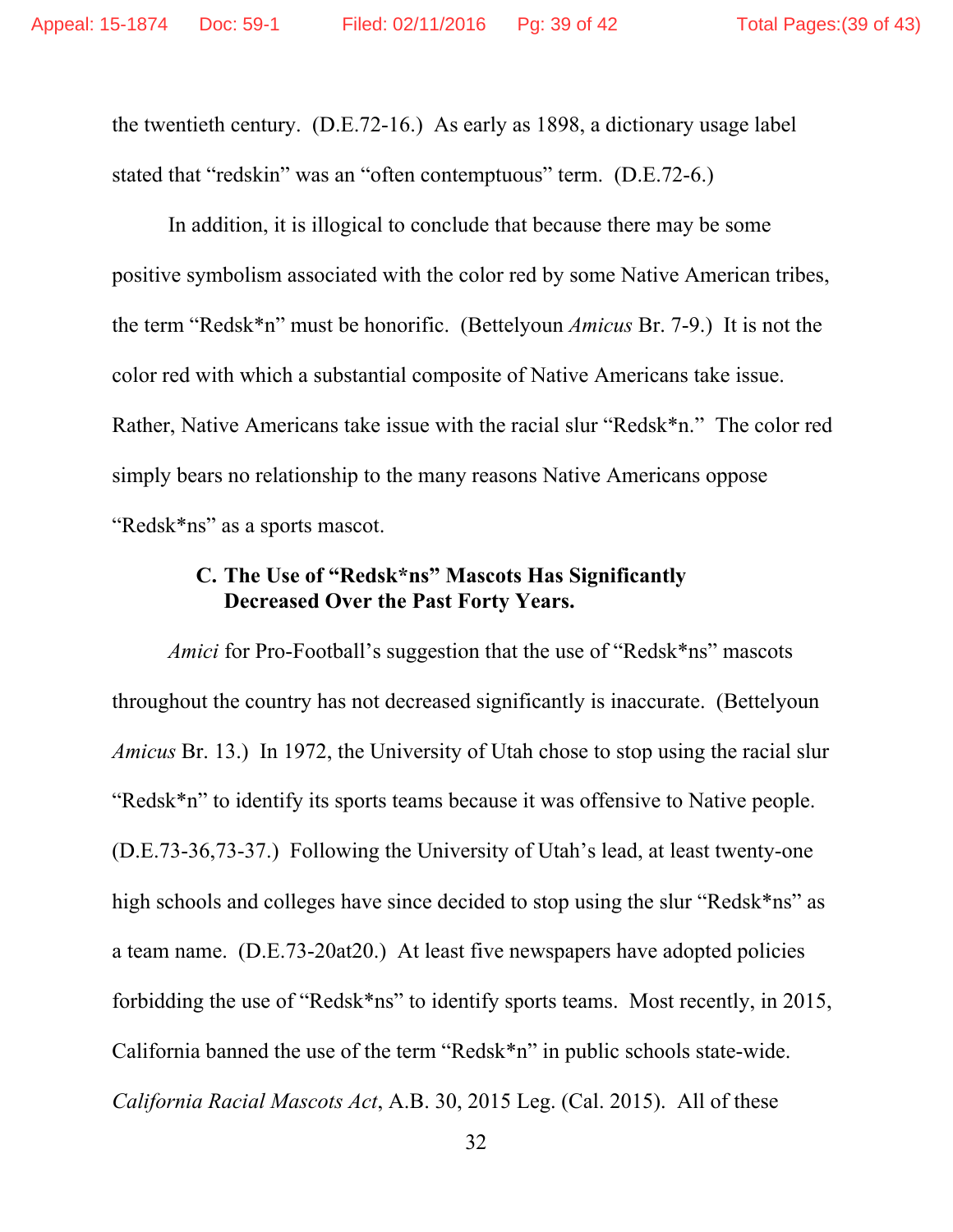changes were the result of a widespread recognition that the term "Redsk\*ns" is racially disparaging and should not be used to identify sports teams in the United States.

## **CONCLUSION**

For the foregoing reasons, the District Court's decision that the REDSK\*NS marks may disparage a substantial composite of Native Americans and bring Native Americans into contempt or disrepute should be affirmed.

Dated: February 11, 2016 By: /s/ Larry S. Gondelman

Larry S. Gondelman Brandi A. Taylor **POWERS PYLES SUTTER & VERVILLE PC**  1501 M Street NW, Seventh Floor Washington, DC 20005 *COUNSEL FOR AMICI CURIAE* 

Richard A. Guest **NATIVE AMERICAN RIGHTS FUND**  1712 N Street, NW Washington, DC 20036 *COUNSEL FOR AMICI CURIAE*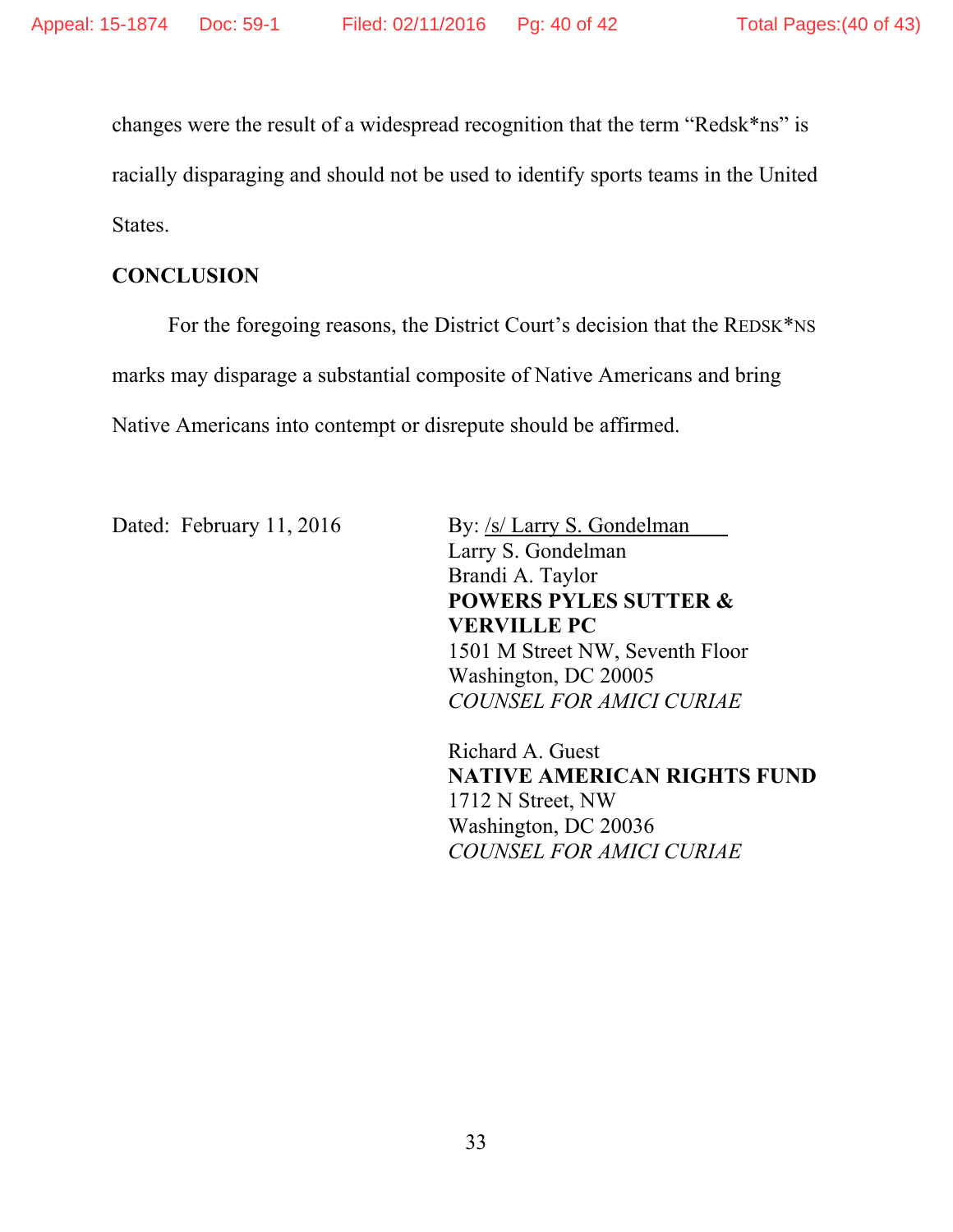# **CERTIFICATE OF COMPLIANCE**

 I certify, pursuant to Federal Rule of Appellate Procedure 32(a)(7)(C), that the attached Brief of *Amici Curiae* contains 6,795 words and complies with the typeface requirements of Federal Rule of Appellate Procedure 32(a)(5) and the type style requirements of Federal Rule of Appellate Procedure 32(a)(6) because it has been prepared in a proportionally spaced typeface using Word 2010, in 14 point Times New Roman font.

Dated: February 11, 2016 By: /s/ Larry S. Gondelman Larry S. Gondelman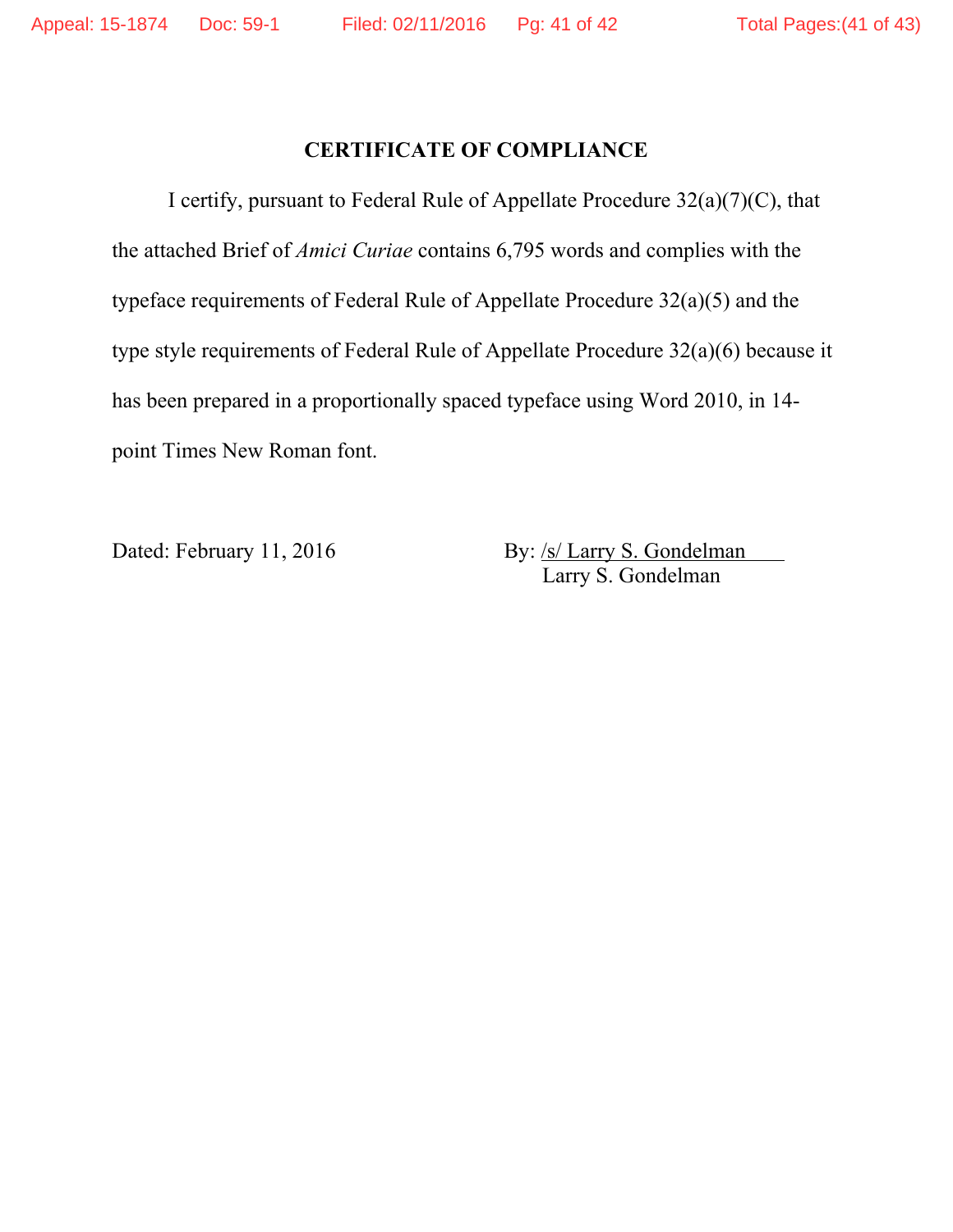# **CERTIFICATE OF SERVICE**

 I hereby certify that on February 11, 2016, I electronically filed the foregoing document with the United States Court of Appeals for the Fourth Circuit by using the appellate CM/ECF system. I certify that all participants in the case are registered CM/ECF users and that service will be accomplished by the appellate CM/ECF system.

Dated: February 11, 2016 By: /s/ Larry S. Gondelman Larry S. Gondelman